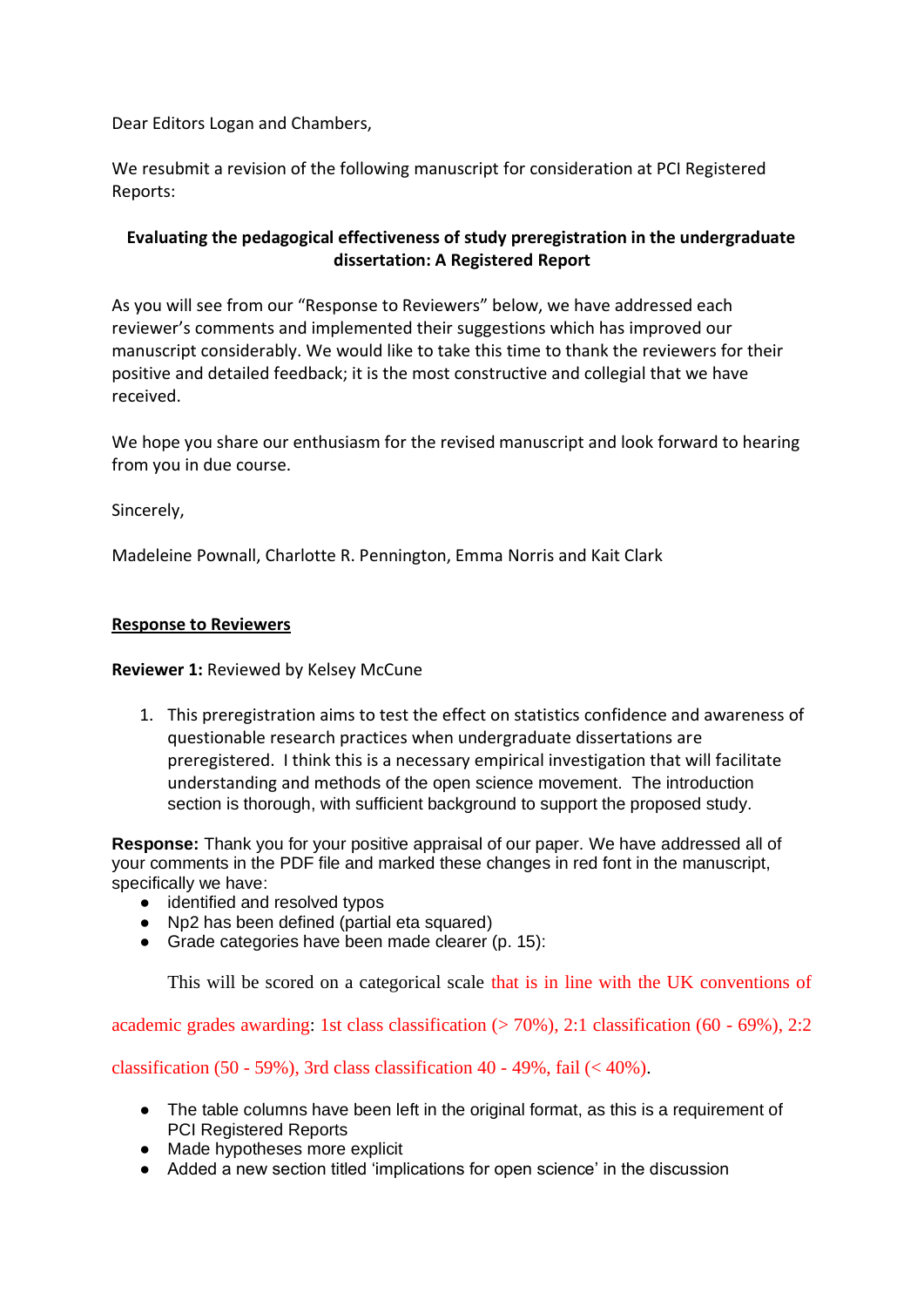2. I suggest adding an additional paragraph commenting on the impact to the open science movement of the findings of the proposed study.

**Response:** We now add a 'Implications for open science' into our discussion section (p. 29, paragraph 4 - 30) that responds to this comment:

3. The hypotheses, predictions, and interpretation of alternative results could be more detailed and I make specific comments on these in the attached track-changes pdf document. The planned analyses seem sufficient to address the 3 research questions, however I do not have experience in the best analysis practices for survey-based studies.

**Response:** We have now made our predictions and hypotheses much more detailed in the revised manuscript (p. 10).

We have three confirmatory hypotheses based on a significant two-way interaction between Group and Time. For all of the hypotheses, we predict a significant Time\*Group *interaction*, in that participants in the preregistration group will show improvements above and beyond those that occur due to time differences (Time 1 vs Time 2).

**H1:** Due to the thoughtful engagement with statistical processes that the preregistration process requires (Lindsay et al., 2016), we predict that students who preregister their dissertation will have higher scores on the four constructs within the Survey of Attitudes Toward Statistics (SATS-28), from Time 1 to Time 2.

**H1a.** Students who preregister their dissertation will have higher (i.e., more positive) *affect* towards statistics compared to students who do not preregister their dissertation from Time 1 to Time 2.

**H1b**. Students who preregister their dissertation will have higher selfreported *competence* with statistics compared to students who do not preregister their dissertation from Time 1 to Time 2.

**H1c**. Students who preregister their dissertation will have higher perceived *value* of statistics compared to students who do not preregister their dissertation from Time 1 to Time 2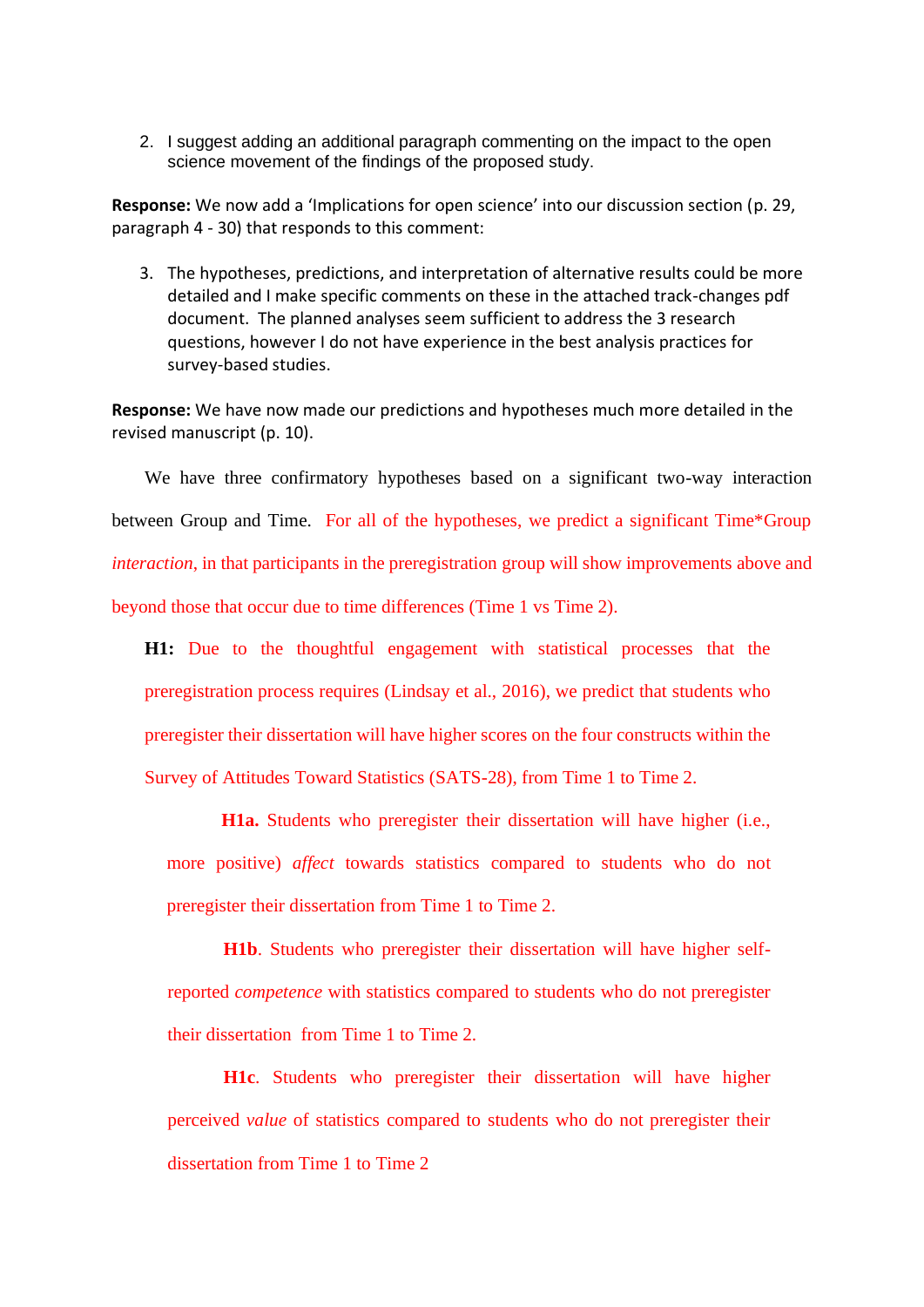**H1d**. Students who preregister their dissertation will have higher and less *difficulty* with statistics at T2 compared to students who do not preregister their dissertation from Time 1 to Time 2.

**H2:** Secondly, given that the preregistration process prompts wider consideration of the QRPs that preregistration aims to avoid, we predict that students who preregister their undergraduate dissertations will have a reduced self-reported acceptance of 11 selected QRPs compared with students who do not preregister their dissertation, when comparing Time 1 responses with Time 2.

**H3:** Relatedly, given that the preregistration process forms part of a wider conversation about open and transparent science, we expect that students who preregister their undergraduate dissertations will have higher perceived confidence in their understanding of 12 selected Open Science terminology terms, compared with students who do not preregister their dissertation, when comparing Time 1 responses with Time

2.

#### **Reviewer 2:** Reviewed by Neil Lewis, Jr.

"Evaluating the pedagogical effectiveness of study preregistration in the undergraduate dissertation: A Registered Report" is an interesting manuscript that proposes an innovative design to study the effects of implementing preregistration into research methods pedagogy on student learning and attitudes. Overall, I think the manuscript is well-written and informative, asks an important question for both research and practice, and has a sound research design for testing the proposed hypotheses. The authors addressed most of the concerns that came to mind as I read the manuscript, so I only have a few minor questions and suggestions for the authors to consider prior to carrying out their study. [...] Overall, this is a great manuscript, and I commend the authors for conducting this important research.

1. My first question is about why there is such a heavy focus on statistics as an outcome rather than other elements of research design. One of the things that I appreciate about preregistration is that it forces researchers (and students) to think about the relationship between many elements in the research process (strength of manipulation, effect sizes, sample characteristics that might moderate processes, etc.). The statistical elements are of course important, but the preregistration process reveals more than that—it forces us to wrestle with how all elements of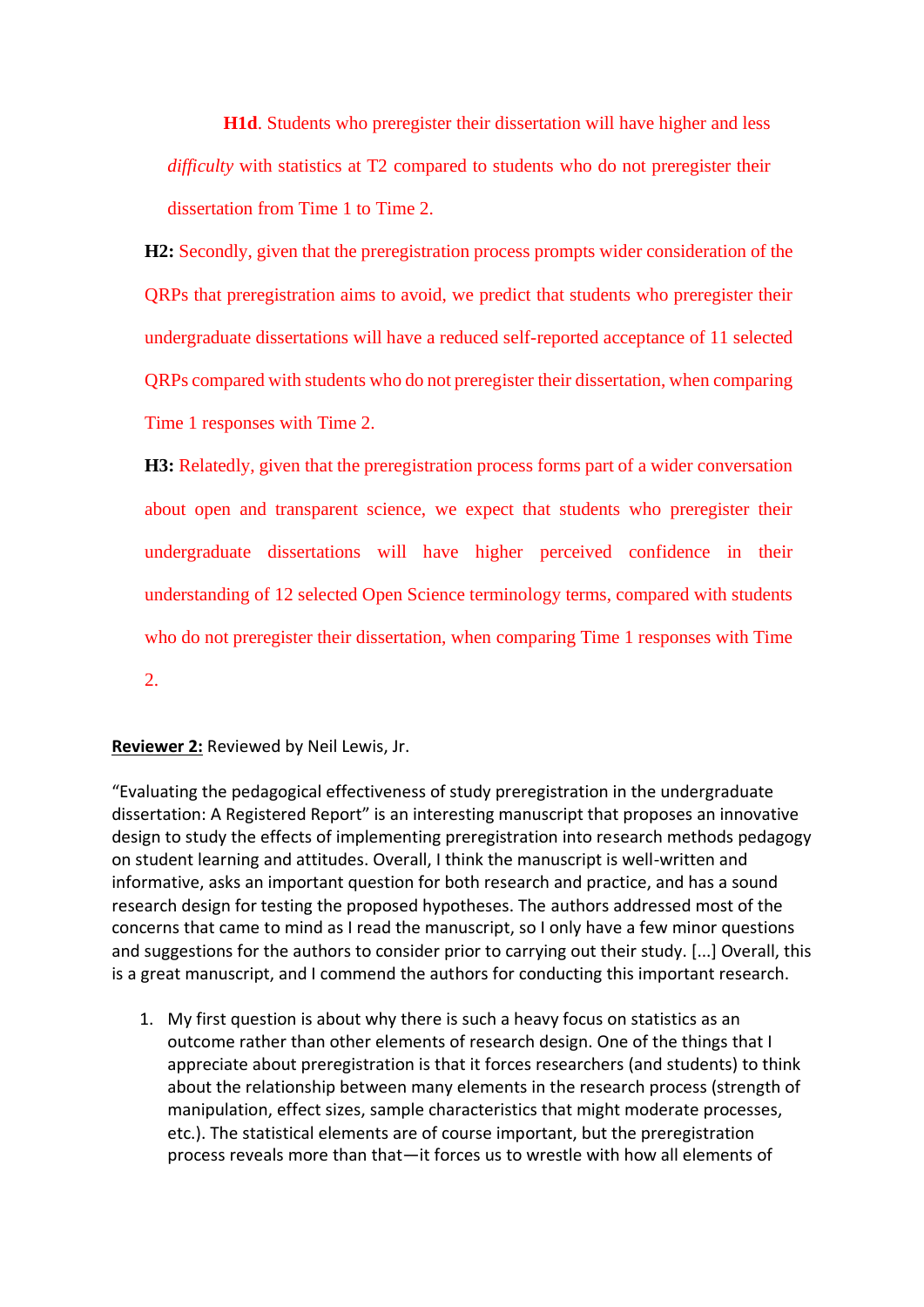research design are related. I was surprised to not see other research design related competencies (other than statistics and QRPs) being measured.

**Response:** Thank you for your positive review and detailed comments on our Stage 1 manuscript. Our focus on statistics, rather than other areas of the research process, is largely informed by the vast literature which demonstrates how statistics anxiety or concerns around the statistical content of dissertations is a concern among students and a barrier to engagement (e.g., Onwuegbuzie & Wilson, 2003). Further, we elected to select outcomes that would improve the student *experience* during the dissertation process. As we see it, there are two core reasons why preregistration would be useful for students: 1) it leads to outcomes that are good for science, and 2) it improves students' engagement with (and even enjoyment in) the scientific process. Currently, our study focuses on the latter of these two goals, although we welcome follow-up research which interrogates further how reregistration in undergraduate dissertations may be useful for the wider scientific research issues, as you mention. Moreover, the scales that we use in our study are taken from other published literature and we are thus confident in their validity and reliability. There is currently, to our knowledge, no validated measure of students more general views of research methods, which also justifies our choice of materials. We now have a new section in our Discussion where we note this explicitly and already begin to suggest follow-up areas that may be worthy of study in this context too, as you note (p. 30 of the revised manuscript):

Preregistration may also have benefits beyond those that are captured in the measures of the present study. For example, engagement in the preregistration process may likely improve students' trust in the research they are conducting, inspire ambitions to pursue a career in research, and improve research literacy above and beyond attitudes towards statistics. These potential variables are all worthy of follow-up studies that further interrogate how preregistration, and indeed Open Science tools more broadly, may confer advantages to undergraduate students.

2. My second question is about the "forced entry" strategy for minimizing missing data…is that allowed? This could be a country-level difference so feel free to ignore this question if it is, but in the US we are not allowed to use forced responses—it is considered an ethical violation; we can use "request response" to nudge them toward answering, but participants have to have the option to not answer questions that they do not want to.

**Response:** While the Ethics Committee has approved the use of 'forced entry', we agree that there are ethical concerns about forced responses, particularly for paid studies. Further, there are also some concerns about forced entries leading to lower quality data, because participants randomly select items in order to progress in the survey (e.g., evidence from Décieux et al., 2015). Therefore, we now use 'requested entry' via Qualtrics, where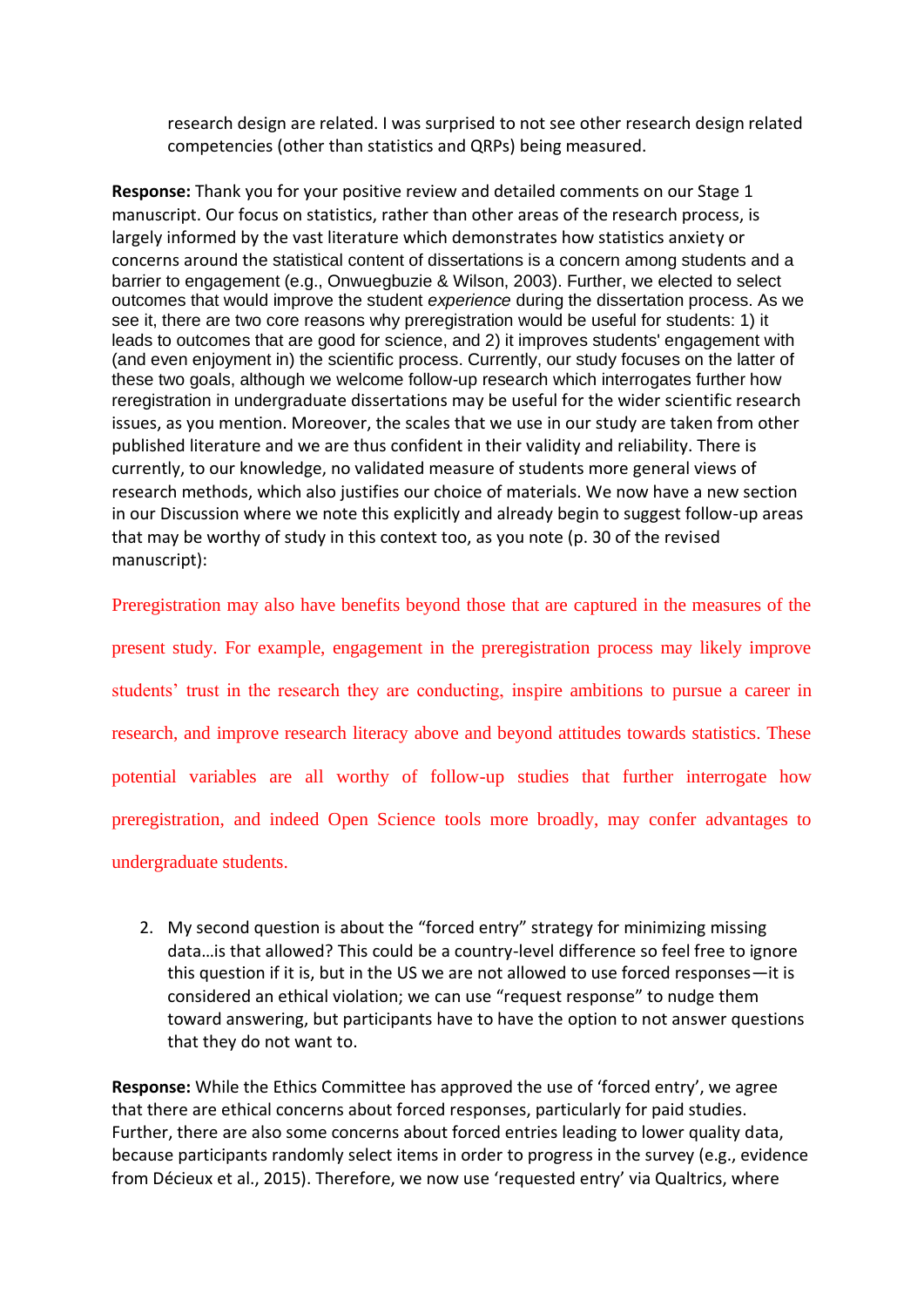participants must confirm that they are happy that they have answered all the questions they wish to, if some are left unanswered. We detail this now on page 21:

Finally, we will avoid missing data adversely impacting our statistical power by using a 'requested entry' option on Qualtrics, so participants are unable to progress in the survey

without first confirming that they are happy that they have answered all the questions they wish

to (if some are left unanswered).

# **Reviewer 3:** Reviewed by Lisa Spitzer

I want to gratulate the authors to this interesting and thoroughly planned Registered Report, which I enjoyed reading and reviewing very much. Summary: The authors want to conduct a study among undergraduate psychology students in the UK, to assess if preregistration of the final-year dissertation influences attitudes towards statistics, QRPs, and open science. For this, a targeted sample size of 200 students will be recruited, that plan or plan not to preregister their dissertation. The design follows a 2 (pregistration: yes vs. no) between x 2 (timepoint: before and after dissertation) within subjects design.

I have added comments to the PDF of the Registered Report (see attached). Most of these concern minor points, such as:

- 1) Spelling.
- 2) Structure of the text.
- 3) Consistency of notation and formatting.

Depth and clarity of descriptions. Most often I added some questions I had during reading, for which I would find it beneficial if the authors would answer them in the text to enhance clarity and reproducibility of the study.

**Response:** Thank you for your useful and detailed comments which have helped us to greatly improve this manuscript. We have now responded to all of your comments and questions provided on the PDF, and have marked all changes in red in-text. Most notably, we have now restructured the introduction, as you suggested, to read: Open Science background -> preregistration and the value of preregistration -> Open science in undergraduate training. We have also amended all "open science" to "Open Science". We now address your additional comments:

1. Enumeration of hypotheses. I would find it beneficial if the authors would differentiate between different sub-hypotheses and enumerate them, to reference them later during the analysis section.

**Response:** We have now made the hypothesis and sub-hypotheses clearer on pages 10-11, as per your suggestion. See below: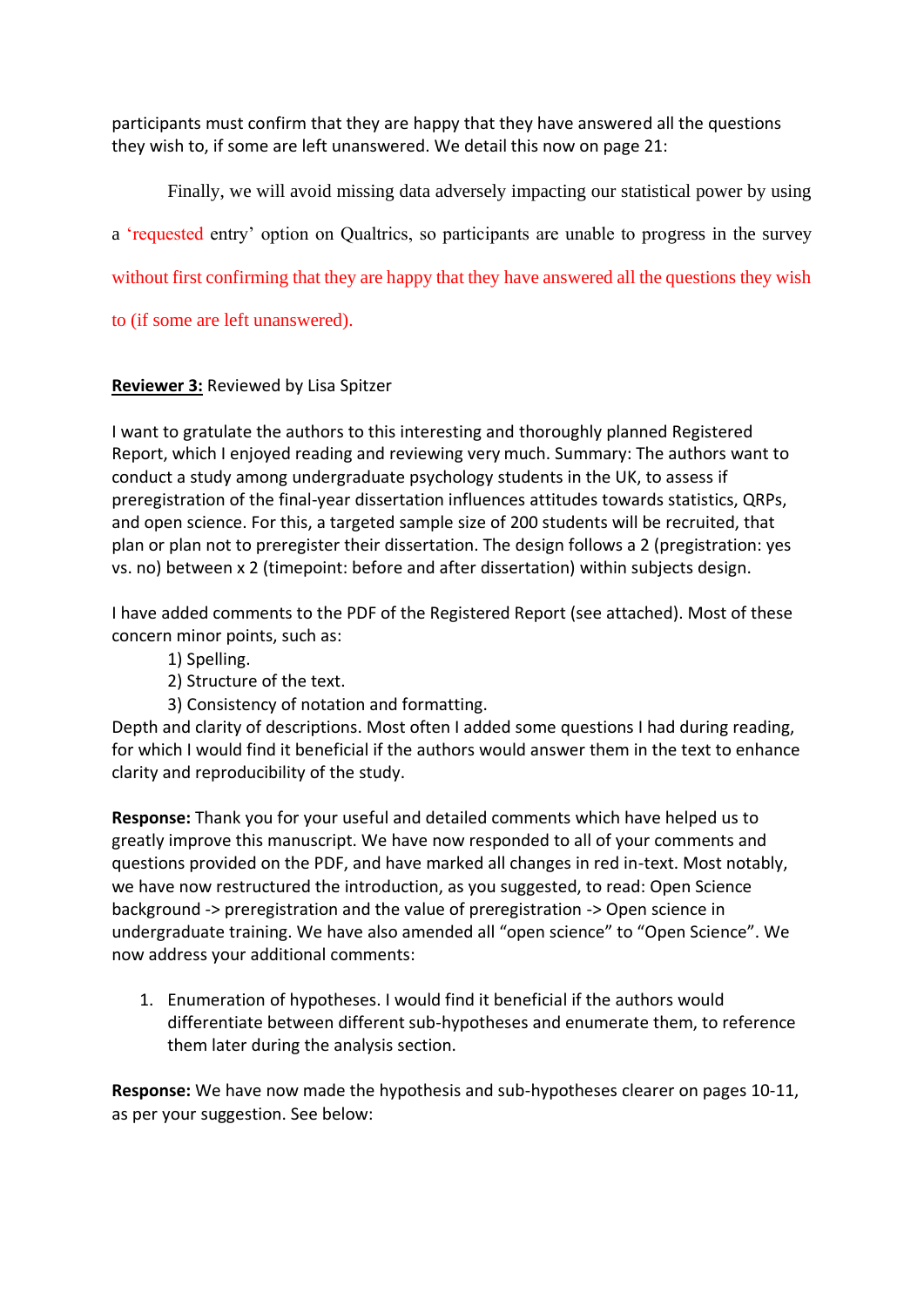We have three confirmatory hypotheses based on a significant two-way interaction between Group and Time. For all of the hypotheses, we predict a significant Time\*Group *interaction*, in that participants in the preregistration group will show improvements above and beyond those that occur due to time differences (Time 1 vs Time 2).

**H1:** Due to the thoughtful engagement with statistical processes that the preregistration process requires (Lindsay et al., 2016), we predict that students who preregister their dissertation will have higher scores on the four constructs within the Survey of Attitudes Toward Statistics (SATS-28), from Time 1 to Time 2.

**H1a.** Students who preregister their dissertation will have higher (i.e., more positive) *affect* towards statistics compared to students who do not preregister their dissertation from Time 1 to Time 2.

**H1b**. Students who preregister their dissertation will have higher selfreported *competence* with statistics compared to students who do not preregister their dissertation from Time 1 to Time 2.

**H1c**. Students who preregister their dissertation will have higher perceived *value* of statistics compared to students who do not preregister their dissertation from Time 1 to Time 2

**H1d**. Students who preregister their dissertation will have higher and less *difficulty* with statistics at T2 compared to students who do not preregister their dissertation from Time 1 to Time 2.

**H2:** Secondly, given that the preregistration process prompts wider consideration of the QRPs that preregistration aims to avoid, we predict that students who preregister their undergraduate dissertations will have a reduced self-reported acceptance of 11 selected QRPs compared with students who do not preregister their dissertation, when comparing Time 1 responses with Time 2.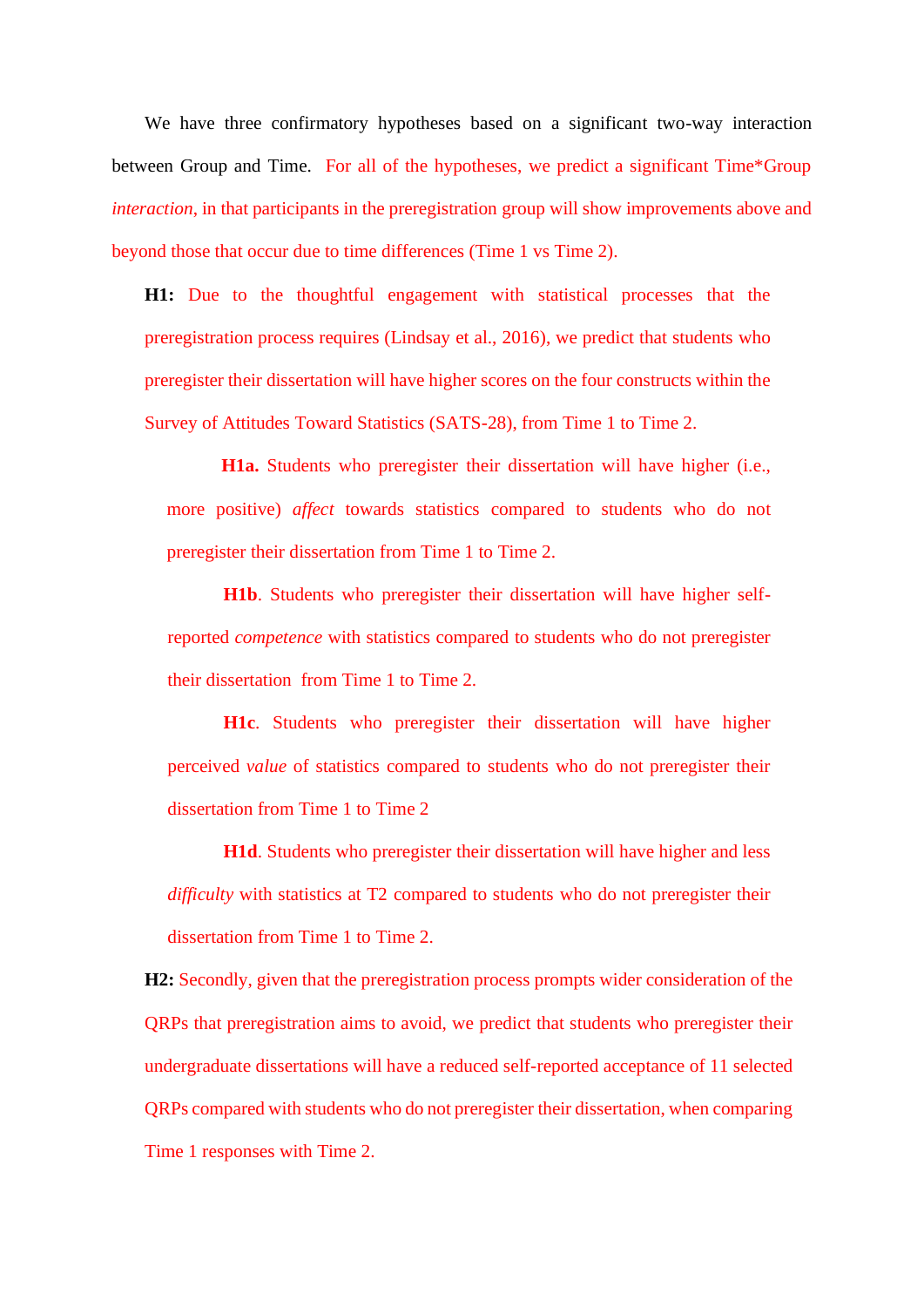**H3:** Relatedly, given that the preregistration process forms part of a wider conversation about open and transparent science, we expect that students who preregister their undergraduate dissertations will have higher perceived confidence in their understanding of 12 selected Open Science terminology terms, compared with students who do not preregister their dissertation, when comparing Time 1 responses with Time 2.

2. Bot protection. Since the authors plan to advertise their study via social media, I recommend to implement some kind of bot protection.

**Response:** Thank you for raising this important point. We have looked into best practice guidance on this issue and will use 'Prevent multiple submissions' via Qualtrics security settings to reduce the likelihood of fraudulent/bot responses. We will also employ the 'prevent indexing' security option, which means that the study's URL will not be picked up by search engines that may be targeted by bots (see [https://www.qualtrics.com/support/survey-platform/survey-module/survey-checker/fraud](https://www.qualtrics.com/support/survey-platform/survey-module/survey-checker/fraud-detection/)[detection/\)](https://www.qualtrics.com/support/survey-platform/survey-module/survey-checker/fraud-detection/). We note this in the revised manuscript (p. 17):

We will also employ Qualtrics' 'prevent multiple submissions' and 'prevent indexing' (i.e., block search engines from including the study URL in search results) security options to minimise chances of fraud/bot responses.

3. Definition of preregistration in the study. I recommend that the authors update their definition of preregistration, since the current definition describes that preregistration is possible "before you collected your data". However, to address secondary data analysis preregistration, I would add that preregistration is also possible before data is analyzed.

**Response:** We have amended the wording in the study materials to refer to pre-registration as: "before you look at the data" and "before you have accessed your data" to respond to this comment. We include this in the manuscript (p. 15)

"*Preregistering a research project involves creating a record of your study plans before* 

*you look at the data. The plan is date-stamped and uneditable. The main purpose of* 

*preregistration is to make clear which hypotheses and analyses were decided on before you*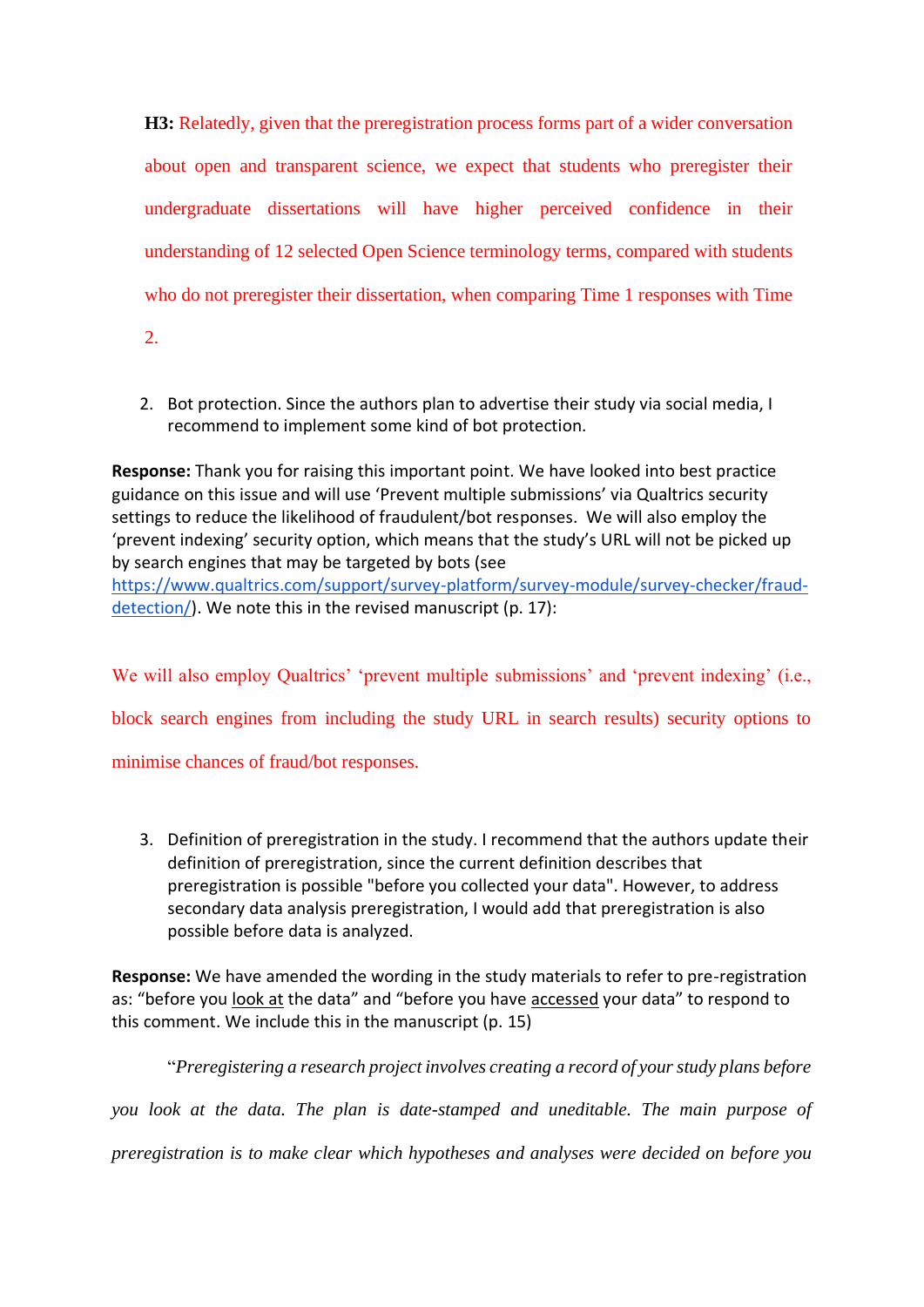*have accessed your data and which were more exploratory and driven by the data."*

4. Attention check. I recommend to implement a different attention check, since participants that simply agree to anything in the study, will pass the current attention check.

**Response:** To prevent the likelihood of straight-lining impacting the attention check (i.e., participants answering 'agree' to all items including the check), we now have 'strongly disagree' as the attention item. We have also consulted with the open science community for advice on appropriate attention checks online and have added another attention check, in which participants must write a word ("purple") into a textbox (see end of page 15-16 for detail in the manuscript). This attention check is endorsed by the Prolific guidelines as a suitable and fair way of spotting for low quality data: [https://researcher](https://researcher-help.prolific.co/hc/en-gb/articles/360009223553-Using-attention-checks-as-a-measure-of-data-quality)[help.prolific.co/hc/en-gb/articles/360009223553-Using-attention-checks-as-a-measure-of](https://researcher-help.prolific.co/hc/en-gb/articles/360009223553-Using-attention-checks-as-a-measure-of-data-quality)[data-quality.](https://researcher-help.prolific.co/hc/en-gb/articles/360009223553-Using-attention-checks-as-a-measure-of-data-quality) We detail this in the revised manuscript (p. 17):

As an attention check (i.e., to ensure that participants are actively paying attention to the survey materials and to prevent spam/bot respondents), we will add an item "*Please select strongly disagree to this question*" in the COM-B measure, to assure data quality. This will be repeated in Time 1 and Time 2. As a second attention check, we will use a protocol from the Prolific guidelines and will ask participants "Please enter the word *'purple'* in the textbox below." accompanied by a textbox. Any participant who fails both of these attention check (i.e., who does not select strongly agree and correctly enter the word 'purple') will be excluded from the final analyses.

5. Addition of some questions in the study. This is only based on personal interest.

**Response:** We agree that a question asking about whether students felt pressure to find significant results would be very interesting; we have added this item into the measures (see p. 19).

One item will also be "*I felt pressure from my supervisor to find significant results in my dissertation*" (reverse scored).

6. Combination of frequentist and Bayes statistics. Unfortunately, I am no expert to Bayes statistics, but I understand that one method (frequentist vs. Bayes) would be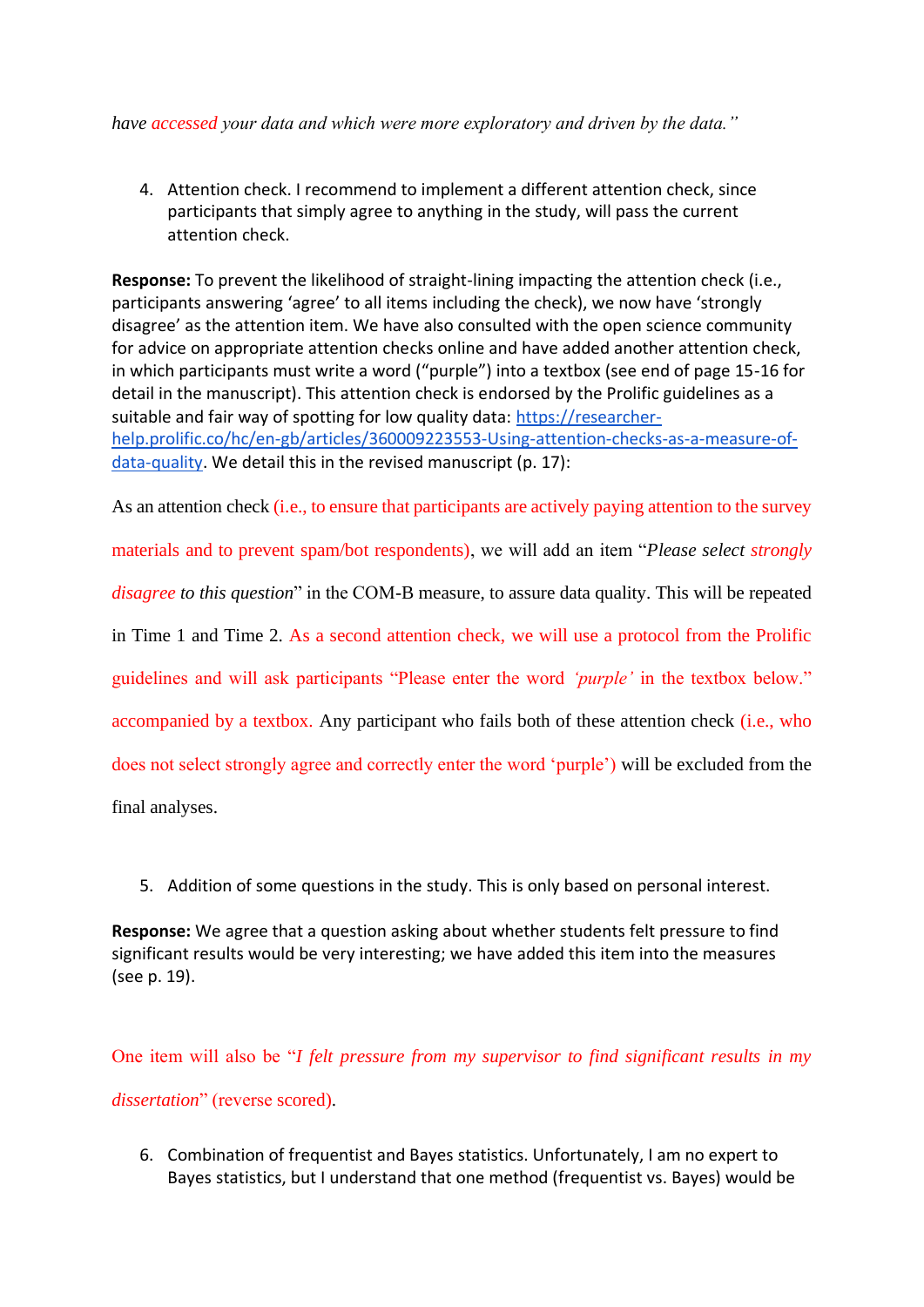sufficient, however, here both are combined. Maybe the other reviewers can contribute additional input to this question.

**Response:** At present, frequentist statistics still tend to prevail within the psychological literature, and thus we wish to include p-values in order to report our findings to be easily understood by a wide audience. However, given the problems with the interpretation of pvalues (e.g., Wagenmakers, 2007), we also wish to report Bayes factors as indicators of the strength of evidence for our against our hypotheses. Bayes factors will also be necessary to evaluate the strength of evidence against our hypotheses in the event of null results and are recommended to be reported alongside p-values for this reason (Dienes, 2016).

Wagenmakers, E. J. (2007). A practical solution to the pervasive problems of p values. Psychonomic bulletin & review, 14(5), 779-804.

7. One hypothesis concerns the "understanding/awareness" of open science. Since understanding is not directly tested, but rather perceived understanding is assessed, I would recommend to use the term "perceived understanding".

**Response:** We have now changed this terminology throughout to use the term 'perceived understanding'.

8. Sometimes, an ANOVA is implemented for a comparison of two groups (preregistration: yes vs. no). From my perspective, a t-test would be the more appropriate analysis. (more detailed descriptions of these comments are provided in the attached PDF)

**Response:** We have amended this for the COM-B items, where there is only one score taken at Time 1 - thank you for the suggestion.

Additionally, I would like to discuss some major points which I think are important to consider before conducting the study:

9. I would like to discuss more the data collection at Time 1. First, I suggest that quota sampling could be used to control for different group sizes (preregistration: yes vs. no). Alternatively, if no quota sampling is used, I think the authors should discuss more what would be the consequences of the case that there may be very unequal group sizes.

**Response:** We will use Cross Logic Quota sampling via Qualtrics - thank you for this suggestion. Please see page 13 for detail of this quota sampling in the revised manuscript:

We will use 'Cross Logic Quota' sampling within Qualtrics (see Qualtrics, [https://www.qualtrics.com/support/survey-platform/survey-module/survey-tools/quotas/\)](https://www.qualtrics.com/support/survey-platform/survey-module/survey-tools/quotas/) to roughly monitor group allocation at Time 1, although this will be done using the preregistration *plan* questions (see below), which could differ from the final preregistration group allocation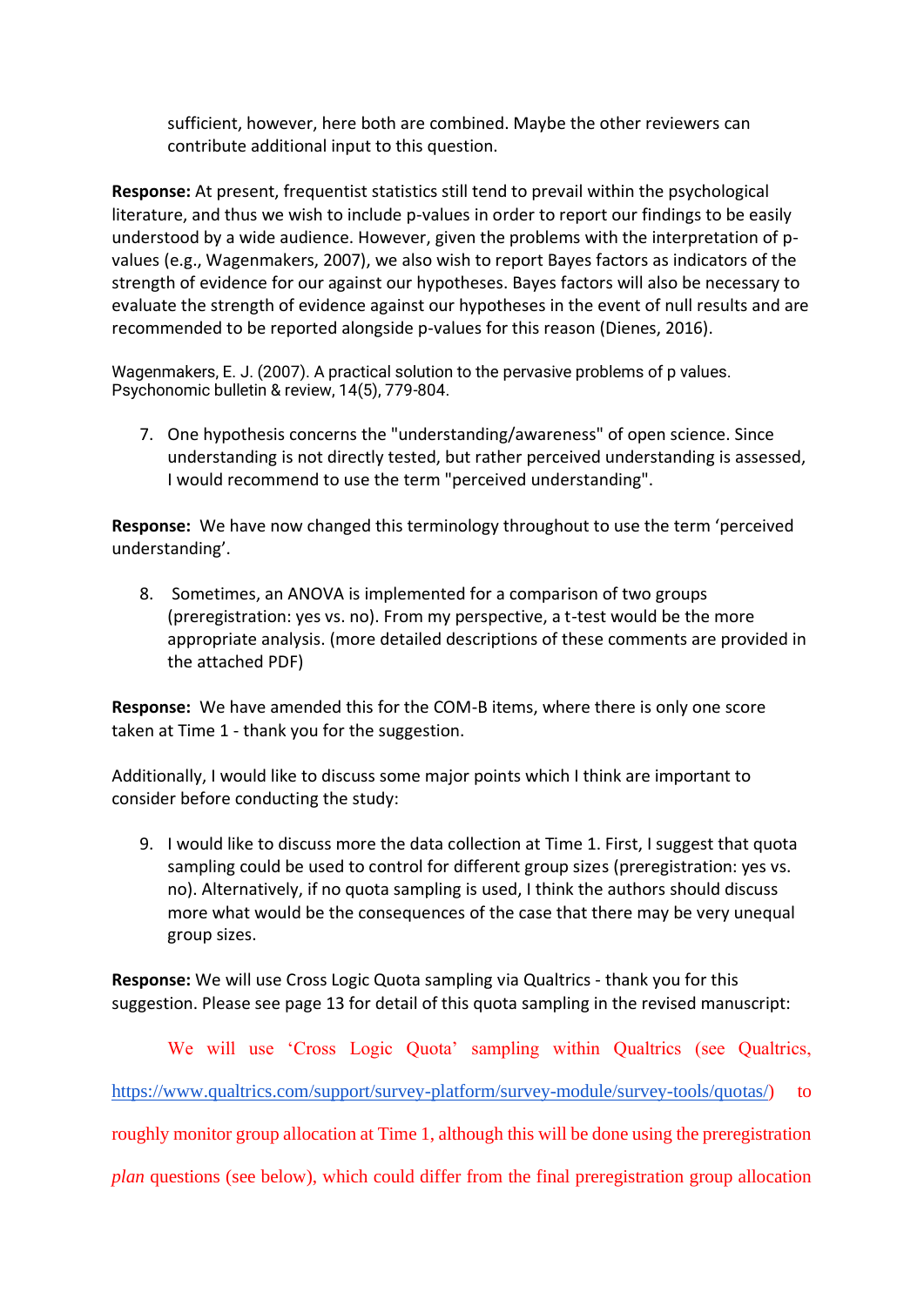at Time 2 (i.e., some participants could plan to preregister but do not actually preregister at

Time 2).

10. Also, in general, I am unsure if enough participants can be collected at Time 1, since only a short time period is indicated for this data collection (September - October 2021). I would appreciate it if the authors could elaborate on how they will proceed if less than the targeted 240 students can be collected by the end of October, or if only a small proportion of participants indicate planning to preregister.

(more detailed descriptions of these comments are provided in the attached PDF)

**Response:** If we fail to reach our required N of 200 participants and/or have unequal groups, as per your previous comment, we will first conduct a sensitivity power analysis on the available data and use this to contextualise our discussions and interpretation of final results (see p. 12). Whilst this is one of the challenges of the Registered Report publication model [\(Chambers and Tzavella \(2021\),](https://osf.io/preprints/metaarxiv/43298/) we have mitigated against this risk as much as feasibly possible. We are thus confident that we can successfully recruit 200 participants (after accounting for failed attention checks and attrition) due to: incentives for participation, our contacts with departments who operate a preregistration model in their dissertations, and our connections with other Open Science communities who will be able to assist in recruiting participants in the preregistration group (e.g., communities such as UKRN, ReproducibiliTea etc).

11. Overall, I think that the study addresses a valid research question with coherent and plausible hypotheses. I perceived the described methods as sound, feasible, and for the most parts, clear. Whenever open questions remain, I have marked them in the attached PDF. Additionally, I thought it was excellent that the authors had already addressed possible limitations themselves. I feel like the study will be an important contribution and I hope that my comments will help the authors improve their study and manuscript.

**Response:** Thank you for your detailed and constructive feedback.

**Reviewer 4:** anonymous reviewer,

1. This proposed study aims to test the influence of study pre-registration on undergraduate attitudes towards statistics and questionable research practices. Given the enthusiasm for open science practices among early career researchers, and the certainty with which many of those practices are endorsed by some members of the field, it is important to empirically test the influence of those practices on meaningful research outcomes. Open science practices themselves should indeed be subject to the scrutiny of the Registered Report format, so I commend the team for taking on this sort of research. In order to meet the demands of this format, however, I believe the current report could use more detail in several key areas related to establishing the scientific premise, justifying the choice of measures and associated hypotheses, and ensuring that any results can be interpreted with confidence.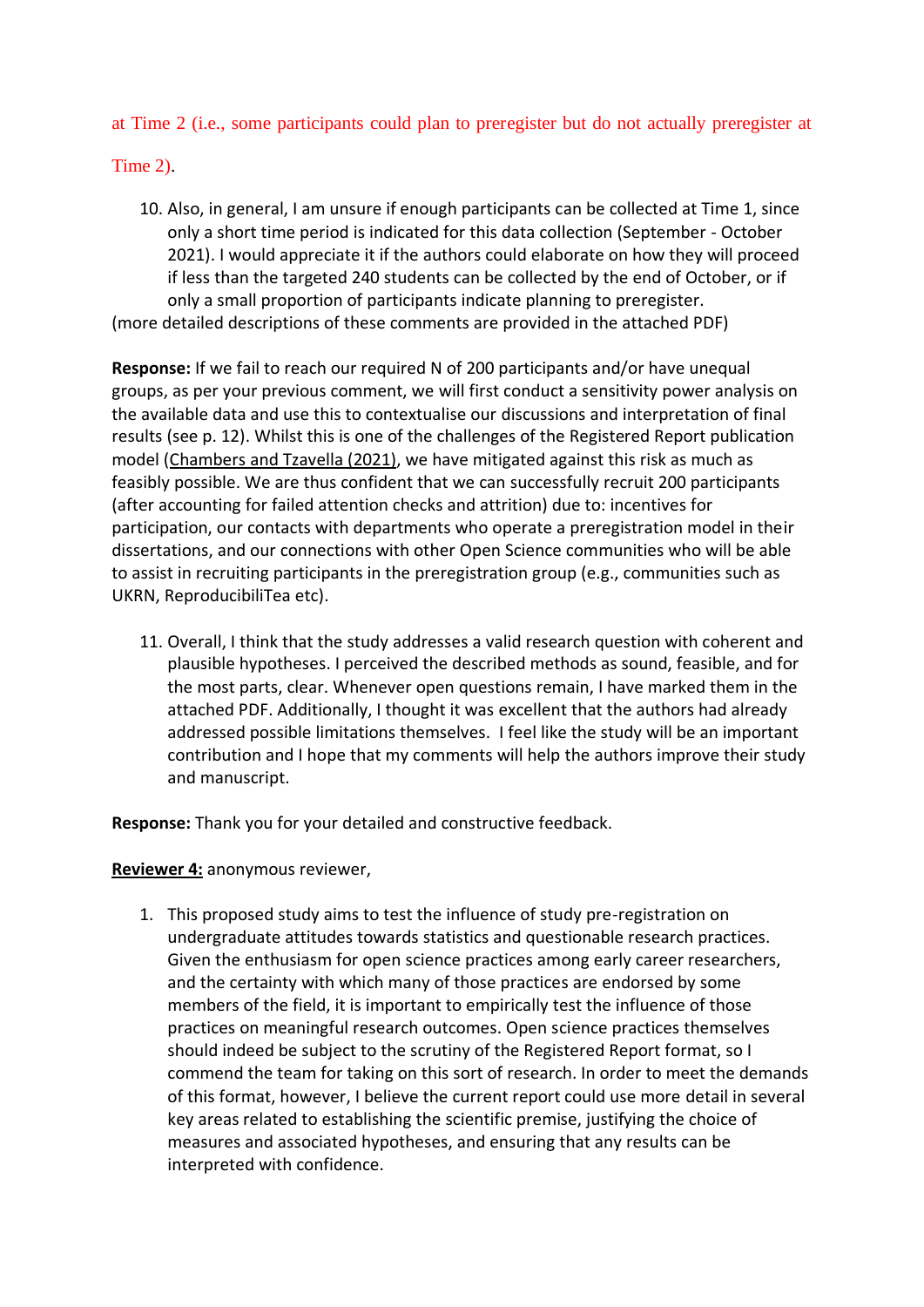**Response:** Thank you for these very helpful comments. We go through each one in turn below:

2. Overall, I think the study motivation and scientific premise should be strengthened. While undergraduate teaching and learning are inherently important, it's a bit unclear exactly what issue this RR is tackling, or what guides the choice of measures and hypotheses. For instance, the intro lays out a number of dissertation struggles that undergraduates may face related to anxiety, disengagement, writing ability, and supervisory relationships (p. 6). Is pre-registration meant to mitigate these concerns? If so, how? It's unclear to me whether the focus is on student well-being, research quality, or pedagogical value. If it is all of these things, I think the intro should more clearly establish why each is important to study in this context, and make a more explicit case for why/how pre-registration should be expected to improve these problem areas. Is the thinking that the mere act of preregistration will impart these benefits? Or will these students undergo some additional learning, which might have the same benefits without the actual preregistration? The intro also implies that open science practices are universally endorsed, but there is in fact a vocal pushback against many of these practices (e.g., Szollosi et al., 2020, TICS). I mention that, not to undermine the current study, but because I believe this perspective should be recognized and may offer further fuel to justify the proposed work.

**Response:** We now describe our thinking in more explicit detail on page 10 in our hypotheses. Essentially, we suggest that preregistration may improve outcomes such as positive statistical affect and competence because of the level of engagement and thinking that preregistration prompts researchers (in this case, students) to consider at the start of the research process. For each of our hypotheses, we now also add in a rationale for the predicted direction of our results (p. 10):

We have three confirmatory hypotheses based on a significant two-way interaction between Group and Time. For all of the hypotheses, we predict a significant Time\*Group *interaction*, in that participants in the preregistration group will show improvements above and beyond those that occur due to time differences (Time 1 vs Time 2).

**H1:** Due to the thoughtful engagement with statistical processes that the preregistration process requires (Lindsay et al., 2016), we predict that students who preregister their dissertation will have higher scores on the four constructs within the Survey of Attitudes Toward Statistics (SATS-28), from Time 1 to Time 2.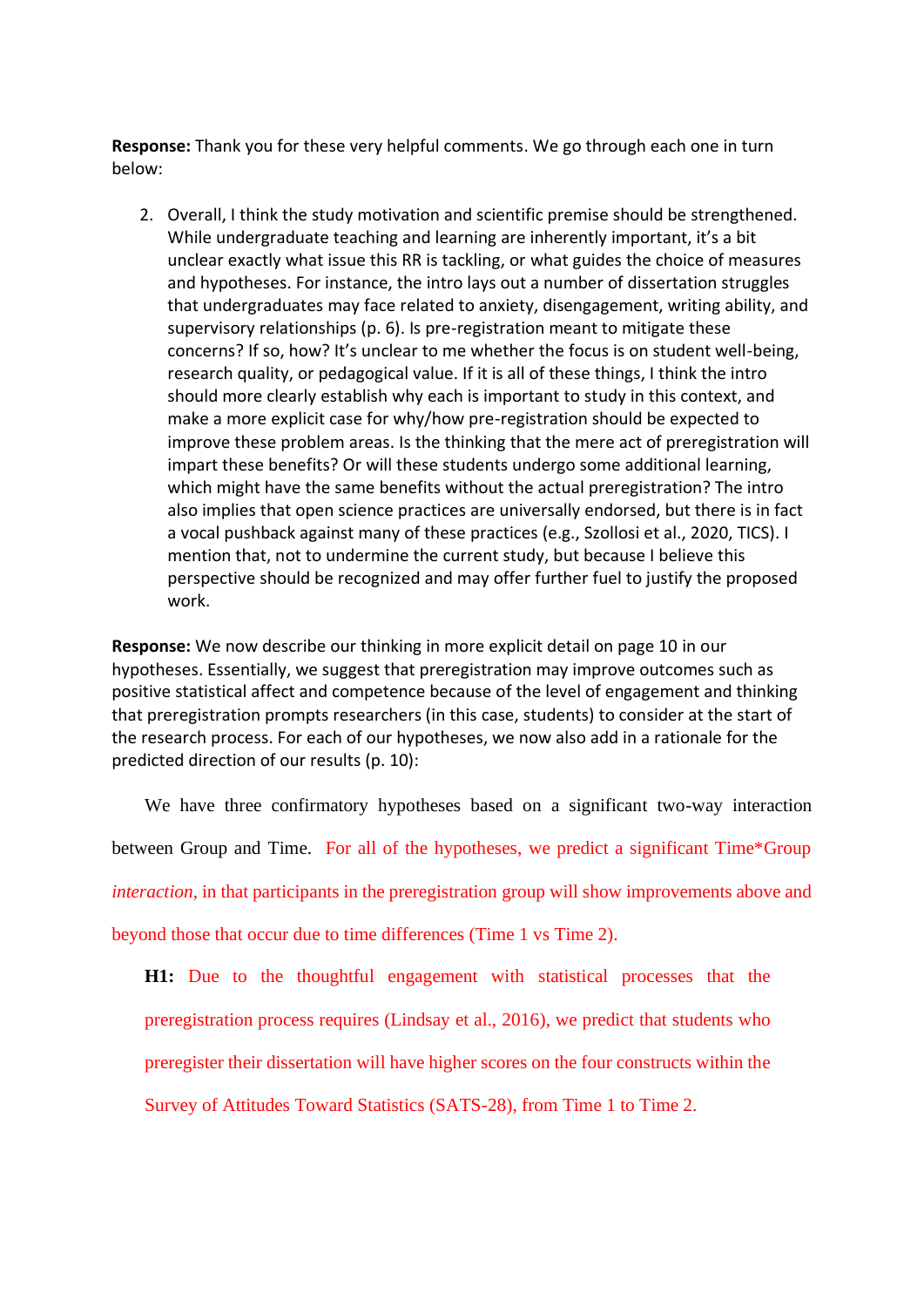**H1a.** Students who preregister their dissertation will have higher (i.e., more positive) *affect* towards statistics compared to students who do not preregister their dissertation from Time 1 to Time 2.

**H1b**. Students who preregister their dissertation will have higher selfreported *competence* with statistics compared to students who do not preregister their dissertation from Time 1 to Time 2.

**H1c**. Students who preregister their dissertation will have higher perceived *value* of statistics compared to students who do not preregister their dissertation from Time 1 to Time 2

**H1d**. Students who preregister their dissertation will have higher and less *difficulty* with statistics at T2 compared to students who do not preregister their dissertation from Time 1 to Time 2.

**H2:** Secondly, given that the preregistration process prompts wider consideration of the QRPs that preregistration aims to avoid, we predict that students who preregister their undergraduate dissertations will have a reduced self-reported acceptance of 11 selected QRPs compared with students who do not preregister their dissertation, when comparing Time 1 responses with Time 2.

**H3:** Relatedly, given that the preregistration process forms part of a wider conversation about open and transparent science, we expect that students who preregister their undergraduate dissertations will have higher perceived confidence in their understanding of 12 selected Open Science terminology terms, compared with students who do not preregister their dissertation, when comparing Time 1 responses with Time 2.

We also note the push-back to preregistration in our introduction (p. 4).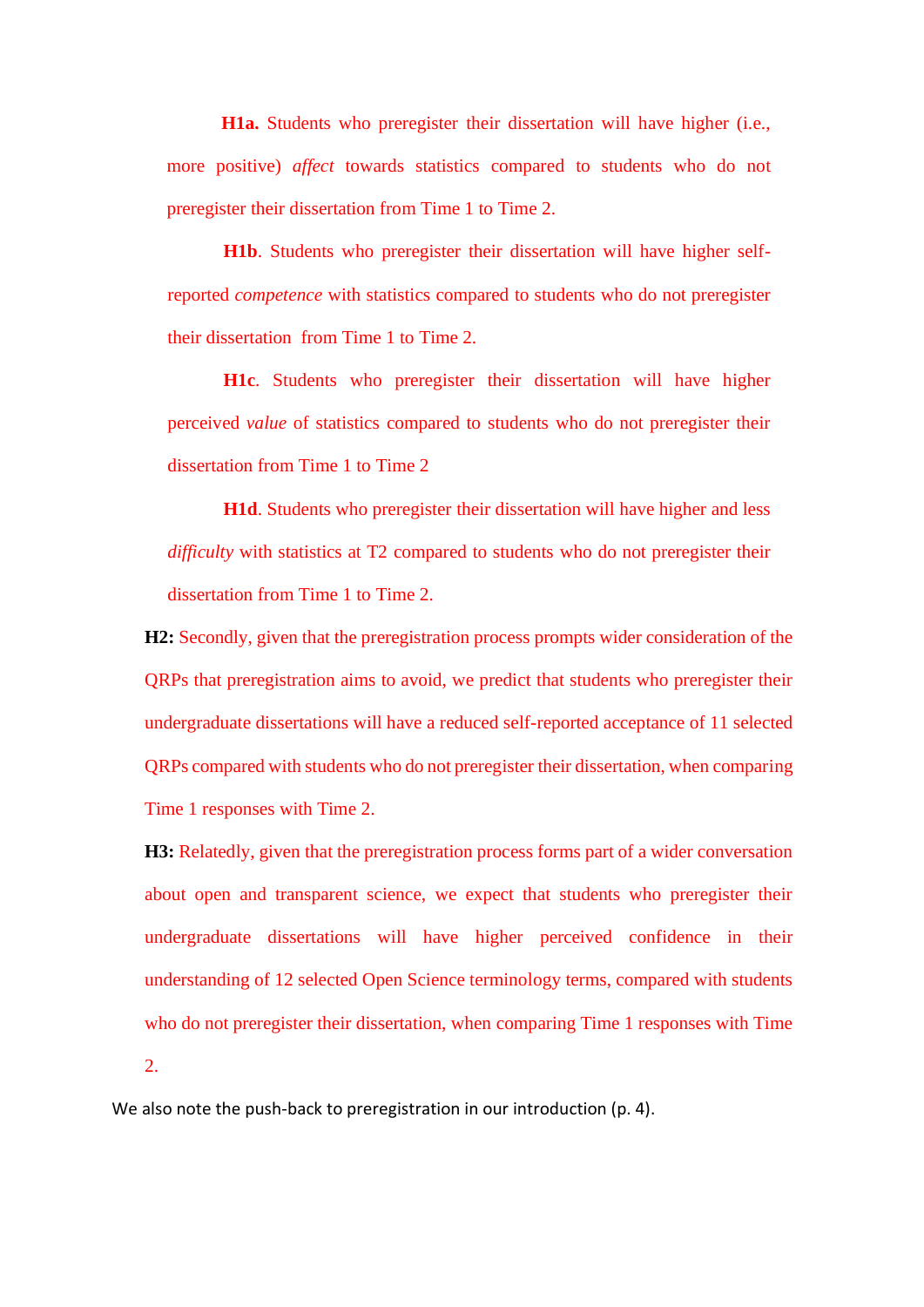Despite these practices being increasingly endorsed and embraced by the scientific community (however, see Szollosi et al., 2019 for an alternative perspective), scant research assesses the pedagogic value of Open Science practices in improving teaching and learning.

3. After establishing the problem, I also think the report could clarify why these particular proposed measures were chosen, and also offer stronger justification that the measures will test what we think they'll test. It's not totally clear to me that these self-report questionnaires actually tap into the pedagogical effectiveness of pre-registration. For instance, is there any evidence that student attitudes toward statistics relate to their knowledge or competence with statistics?

**Response:** GIven the novelty of this study and the notion that this is the first study, to our knowledge, that empirically assesses pedagogical effectiveness of preregistration, our measures were chosen predominantly due to recent theoretical commentaries that suggest how preregistration may confer such advantages to students (e.g., Creaven et al., 2021; Pownall, 2020). Whilst much literature has made the moral *argument* that the thoughtful nature of the process of preregistration may benefit student's statistical attitudes, acceptance of QRPs, and understanding of Open Science, this has not yet been addressed by empirical research, which is the main rationale for these measures.

4. Instead of asking for confidence in open science terms, why not actually measure ability to define the terms accurately? I think the report could be strengthened overall if it included more objective measures of knowledge (stats and open science), and engagement in QRPs (i.e., did you do any of these things?), rather than just attitudes.

**Response:** The reason why we did not want to measure this is because we did not want to make judgments on 'correctness' of students' open science definitions. Indeed, the metascience literature demonstrates that many open science tools and terms have contested definitions (for example, to use a crude example: does 'open data' refer to useable, accessible data that are publicly available to all? Does data that are available only to academics count as 'open data'? and so on). Therefore, we see our way of measuring awareness of terms as a more robust, reproducible method of capturing this outcome. Similarly, use of this measure also reflects previous literature that asks researchers about their perception of open science terms, rather than their ability to 'correctly' define them (e.g.., Krishna & Peter, 2018; Stürmer et al., 2017).

Stürmer, S., Oeberst, A., Trötschel, R., & Decker, O. (2017). Early-career researchers' perceptions of the prevalence of questionable research practices, potential causes, and open science. *Social Psychology*.

5. I would also like to see more details about recruitment and study criteria. What do we know right now about the uptake of pre-registration in this cohort? As in, how feasible will it be to recruit equal numbers in both groups, and for those groups to be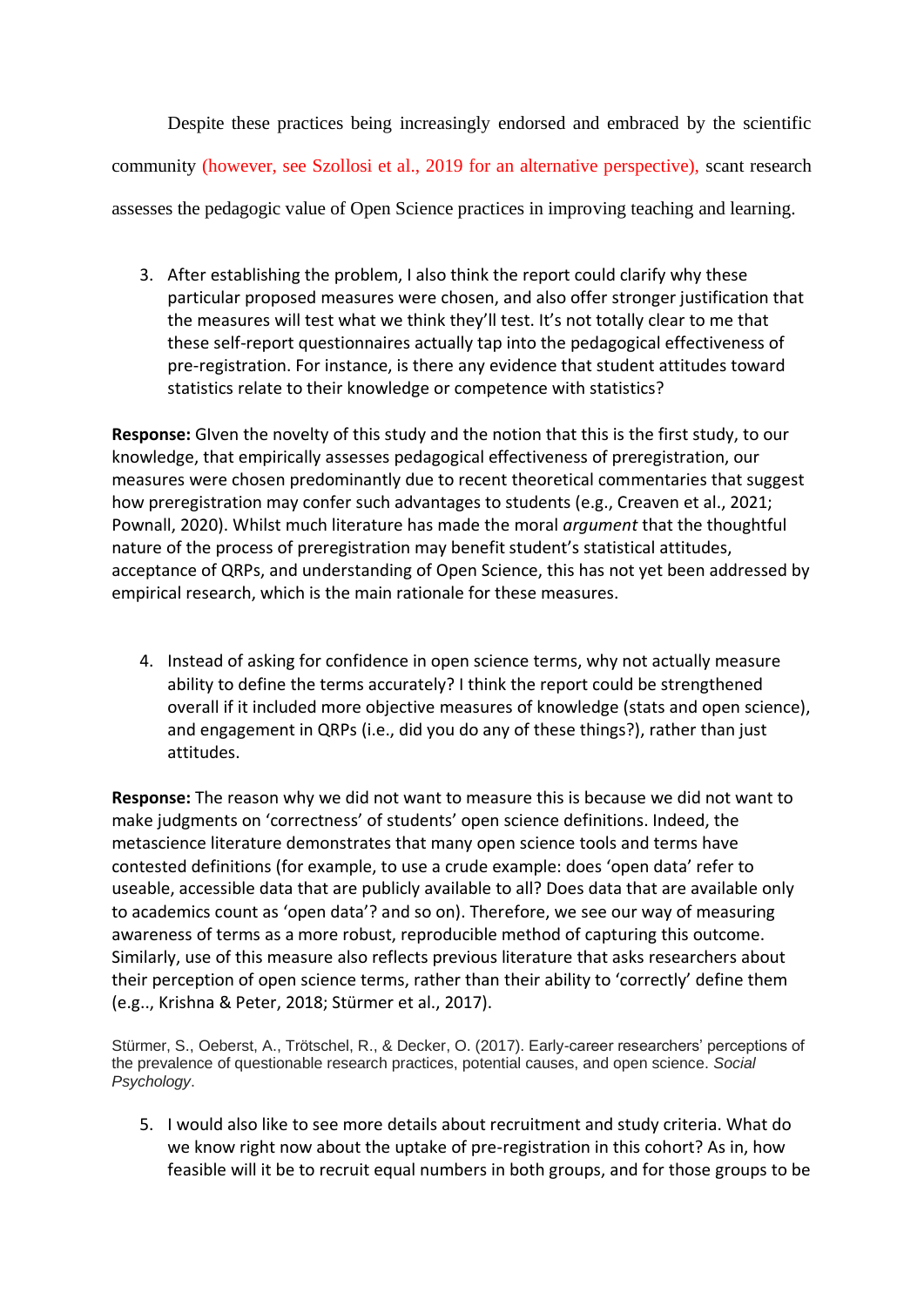matched? The report acknowledges this might be an issue, but I think it would be a rather serious one if all the pre-registration participants end up coming from a certain set of targeted schools, and all the non-pre-registerers are from different schools.

**Response:** We appreciate that recruitment of the pre-registration group is one of the core challenges in this study's proposed methodology. However, as we outline in the manuscript, we have identified a range of schools that already implement pre-registration processes. Beyond these, we plan to recruit participants via social media (e.g., on Academic Twitter). We will also use Cross Logic Quota sampling via Qualtrics to ensure balanced groups, as we now note in p. 13:

We will use 'Cross Logic Quota' sampling within Qualtrics (see Qualtrics, [https://www.qualtrics.com/support/survey-platform/survey-module/survey-tools/quotas/\)](https://www.qualtrics.com/support/survey-platform/survey-module/survey-tools/quotas/) to roughly monitor group allocation at Time 1, although this will be done using the preregistration *plan* questions (see below), which could differ from the final preregistration group allocation at Time 2 (i.e., some participants could plan to preregister but do not actually preregister at

Time 2).

The concern of all pre-registration participants deriving from the same schools is indeed a possibility, but we do not necessarily share the concern that this is a serious methodological issue. Many of the schools that we have already identified as adopting preregistration in undergraduate dissertations are from a range of types of institutions (including post-92 universities and Russell Group). Because this study is the first, to our knowledge, that assesses the pedagogical effectiveness of one open science practice, pre-registration, there are indeed likely to be other open science practices, teaching, and attitudes that coexist with pre-registration practices. It may be argued that departments that are flexible enough to offer pre-registration as a route for students also have more open attitudes towards implementation of other open science practices and teachings. However, because we have Time 1 measures as the baseline, we will be able to assess any differences between the groups *prior* to students undertaking their preregistration journey, which mitigates this concern. We hope this satisfies that concern, and we will be sure to include a more comprehensive discussion of this in the Stage 2 manuscript's discussion section.

6. Is the \*only\* inclusion criteria that participants be a final-year undergraduate student, studying Psychology at a U.K institution. For instance, what happens at Time 1 if they respond that they've already pre-registered their study? Is the only possible reason that data would be excluded if a participant fails the attention check? I'm just asking to ensure that all the methods are specified in enough detail to be truly reproducible and transparent.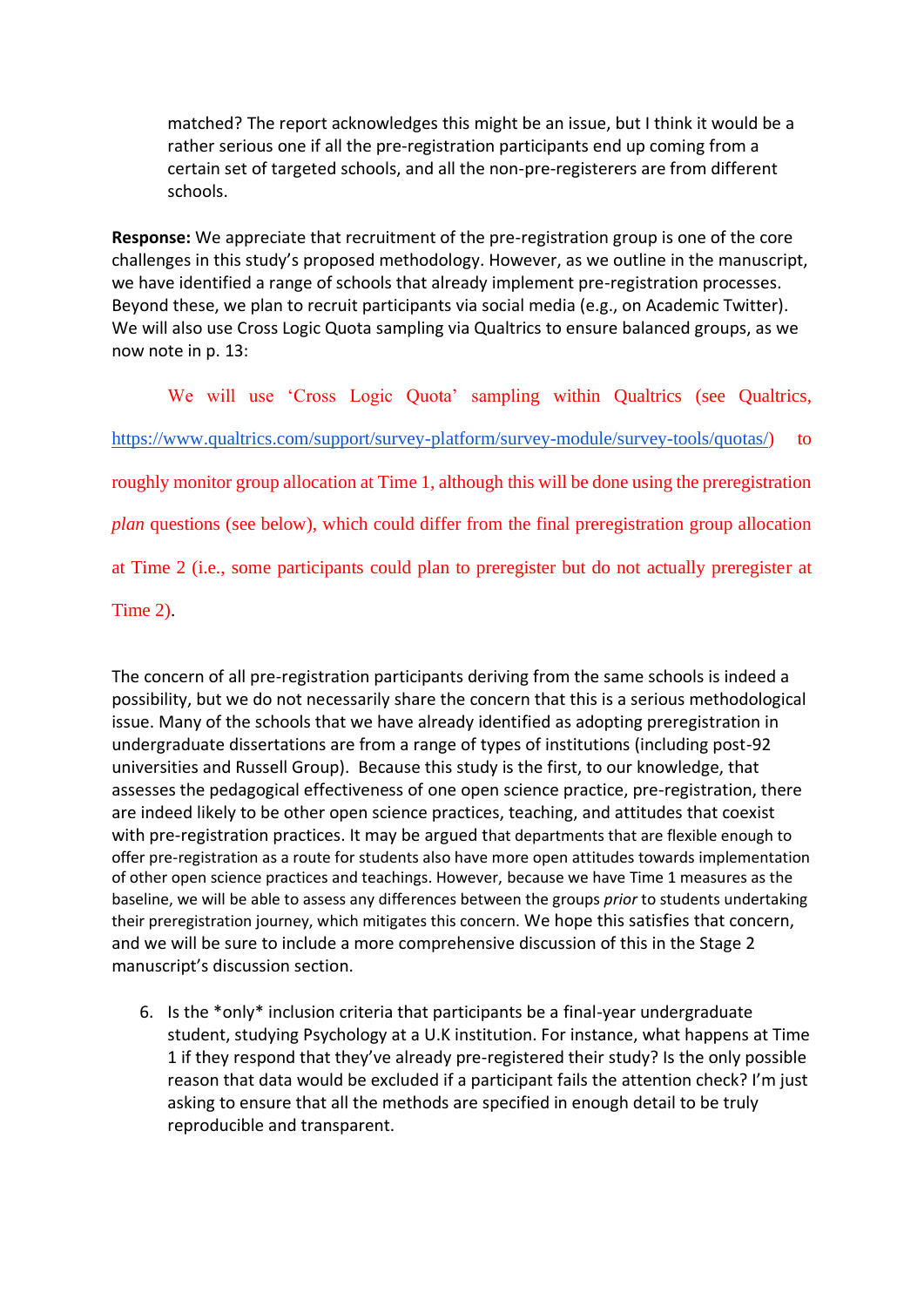**Response:** At Time 1, participants are UK-based final-year undergraduate students who are planning an empirical quantitative undergraduate dissertation who have not already preregistered their study. We have ensured that data collection for Time 1 starts at the end of September/beginning of December to correspond with the timeline of the UK undergraduate dissertation process (e.g., supervisors are allocated their students in September, so it is highly unlikely that they will have preregistered their study by then - if they state that they have, they will not be eligible to complete the study). We have added details of the latter of these criteria more explicitly to page 11-12:

To be eligible for inclusion, participants are required to confirm that they are a finalyear undergraduate student, studying Psychology at a UK institution and planning an empirical quantitative undergraduate dissertation. Participants must have not already pre-registered their proposed undergraduate study at Time 1, and must confirm this in the beginning of the study. This is to ensure that the study can contribute directly to existing pedagogic policy discussions regarding embedding Open Sciences within the undergraduate dissertation (e.g. the British Psychological Society's course accreditation standards, 2019). To be eligible to participate at Time 2, participants must have completed Time 1 (and have a corresponding participant ID number to match up responses).

7. Regarding the sample size, I understand that the proposal is based on time and resource considerations, but we would still need to be reasonably assured that the outcomes would be valuable. What was the input to the power analyses, and do we have reason to believe that the cited effect size (80% statistical power to detect an effect size of np2 = .04) would constitute a meaningful effect in this context?

**Response:** As the Reviewer states, our rationale for this sample size is based upon both time and monetary resource limitations - we have enough funding for 200 participants (*n* = 100 per condition) completing the survey at two timepoints. This is a reasonable justification as per Lakens (2021). To assess whether we had sufficient power (80%), we inputted this target sample size within the superpower shiny package (Lakens & Caldwell, 2021) and iteratively changed the standardised mean difference (SMD; e.g. Cohen's *d* = .30, *d* = .40, *d* = .50 with *SD* set at 1.00) until it yielded sufficient power for our focal pairwise comparison - that is, the difference between preregistration vs. control at Time 2. We have now also included the input on our OSF page, as well as the output (subfolder "power analyses": [https://osf.io/5qshg/\)](https://osf.io/5qshg/). After collecting the data, we will perform sensitivity power analyses on the final sample size to assess the effect size that we were able to detect given 80% power and alpha at .05. We will interpret our findings in line with this effect size to ensure that we do not go beyond the data. Importantly, we will also conduct Bayesian analyses using the default JZS prior (r = 0.707; Rouder et al., 2009) to evaluate strength of evidence.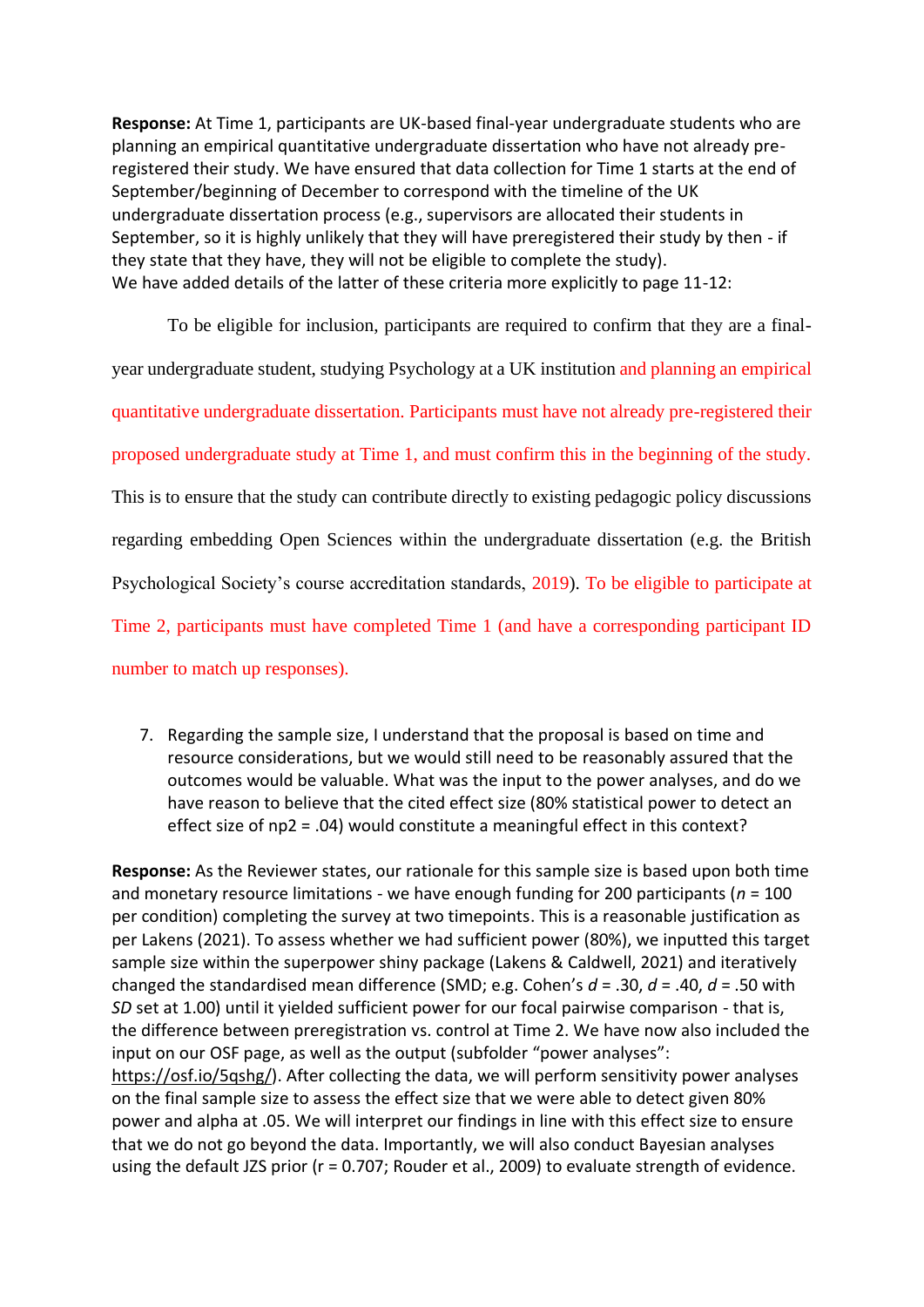The JZS prior is a noninformative default and objective prior designed to minimise assumptions about the expected effect size, hence being appropriate for this study. Finally, at this point we have no prior knowledge of the effect size(s) associated with this research (as this is the first research study to investigate the pedagogical effectiveness of preregistration), but we do know that the median effect size within effect size within social psychological research is typically moderate: see Lovakov & Agadullina, 2021), which we aim to have power to detect. A moderate effect would be meaningful evidence to suggest that preregistration has pedagogic value and the effect sizes found will also help researchers to plan appropriate sample sizes in future studies on this topic.

### References:

Lakens, D., & Caldwell, A. R. (2021). Simulation-Based Power Analysis for Factorial Analysis of Variance Designs. *Advances in Methods and Practices in Psychological Science*, *4*(1), 2515245920951503

Lovakov, A., & Agadullina, E. R. (2021). Empirically derived guidelines for effect size interpretation in social psychology. *European Journal of Social Psychology.*  <https://doi.org/10.1002/ejsp.2752>

Lakens, D. (2021). Sample size justification. <https://psyarxiv.com/9d3yf/download?format=pdf>

8. I very much appreciate that hypotheses and tests are specified in a table, but I think the interpretation, alternative outcomes, and theory portions of the table should be more explicit. For instance, the final column applies broadly to all hypotheses and tests, stating "This may call into question various situational, contextual, and personal factors that impact how preregistration may be useful to students in this context " Ideally, this section would include straightforward, concrete predictions that are guided by theory, for each hypothesis, and specific implications if findings do or don't match expectations.

**Response:** For clarity of this section, we now remove the sentence that you have flagged and end concretely and clearly with: "Theoretically, the notion that preregistration confers a tangible, pedagogical benefit to students in their dissertation process could be (un)supported by all of our proposed analyses." We have also added: "Explanations for all results will be presented in the discussion."

9. The "Limitations" section acknowledges that pre-registrations may differ in their rigor, but states that this issue is beyond the scope of the current study. This strikes me as an incredibly consequential issue, if we truly want to understand the impact of pre-registration on student outcomes. I understand why a common, plain-language definition of preregistration is provided, but I think there needs to be some further confirmation that the participants actually conducted a valid preregistration. For instance, is it acceptable if students just saved a personal pdf with their "plan," or do they need to have submitted it to an accepted repository? There is then WIDE variability in the detail with which a pre-registration is specified. OSF alone provides 8 possible options for preregistration. There is then also WIDE variability in adherence to the registered methods/analyses. What if a large number of students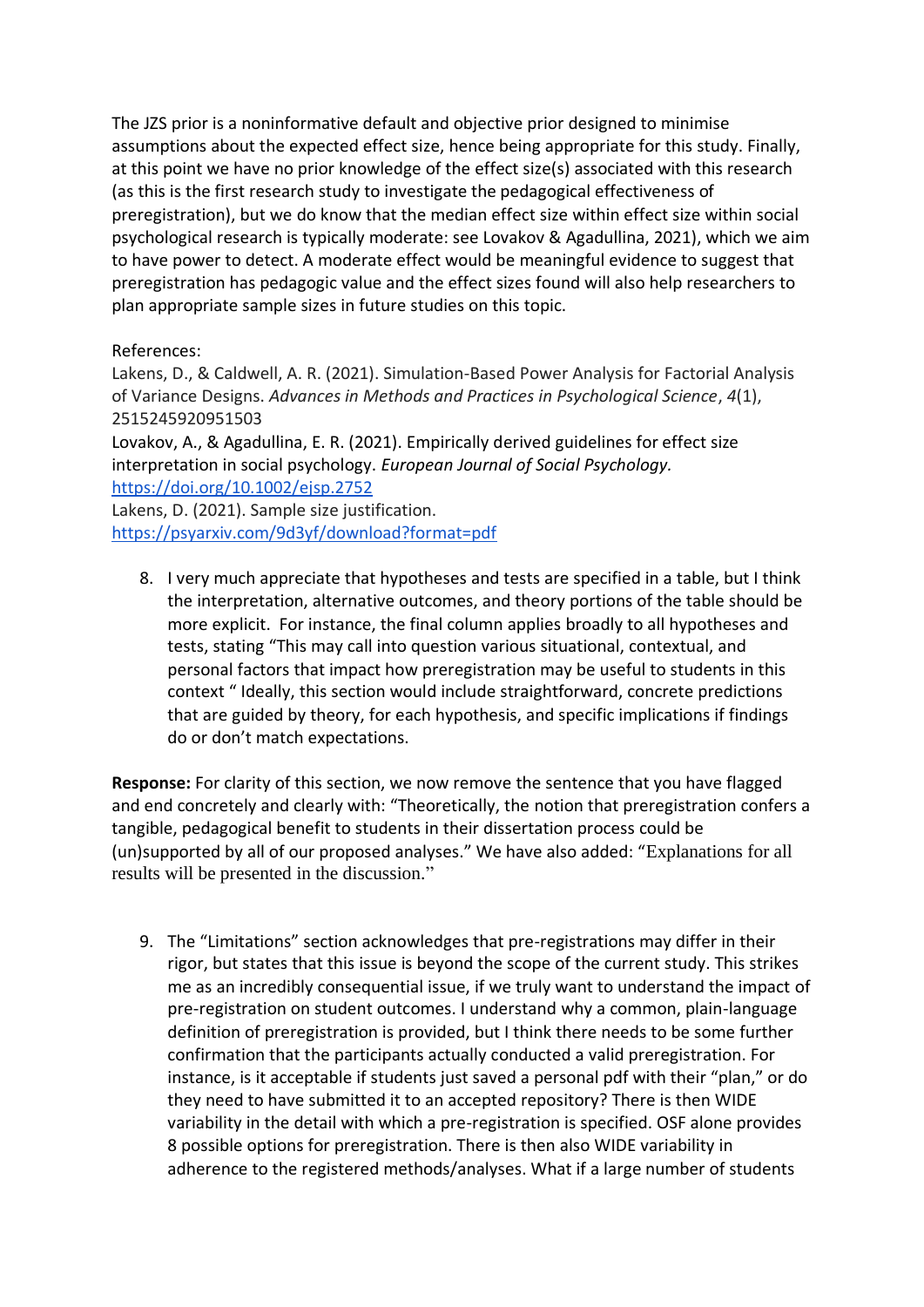submit a bare minimum, superficial pre-registration, just because it's required of their program? Many scientists have speculated that this may become the norm, and I worry that it could set up this study up for failure to find any differences between groups. Why not ask whether the participants actually followed through with the registration, or to what extent they deviated?

**Response:** This is an important point that we have grappled with throughout the design of this study. While we cannot 'check' participants' preregistration, and thus much of this relies on a) self-report and b) appropriate supervision for students in completing useful preregistration, we now have included a question in the materials whereby students must self-report the extent to which they followed their preregistration plan  $(1 = not at all, 3 =$ entirely). We will use this data descriptively, rather than inferentially, and will use it to guide our discussion and propose follow-up areas of research in this area. We have also added more detail to this point in the revised manuscript (p. 31)

Indeed, there is emerging literature to suggest that the specificity of preregistrations

differs between researchers (Bakker et al., 2020). However, it is beyond the scope of this research to assess each preregistration for quality and rigour. Similarly, adherence to preregistration protocols is another indicator of preregistration value (i.e., if researchers do not strictly adhere to their analysis plan, it may not be useful in reducing QRPs or, in our context, improving statistics attitudes). XX (XX%) of participants in our sample indicated that they did not follow their preregistration plan in their dissertation, which suggests that more research is needed into the implementation of preregistration in a pedagogical context. Practical reasons for this may also be informed by our qualitative data here, which reports perceived (dis)advantages to preregistration. Therefore, future work, depending on our findings, may wish to establish the extent to which preregistration quality impacts on the core outcomes of interest in this work.

10. In the end, if you find no differences between groups with these methods, would you confidently declare that preregistration has no benefits? If not, why not? If there is a difference, would we know it is due to the act of pre-registering, or could it be explained by some other factor? As in, do students in a pre-registration context just get more exposure to open science issues as part of their process, and could the same benefits therefore be achieved by briefly teaching students about QRPs and Open Science? The above concerns all boil down to ensuring that any result is meaningful (null or otherwise), which should be a primary goal of the design and RR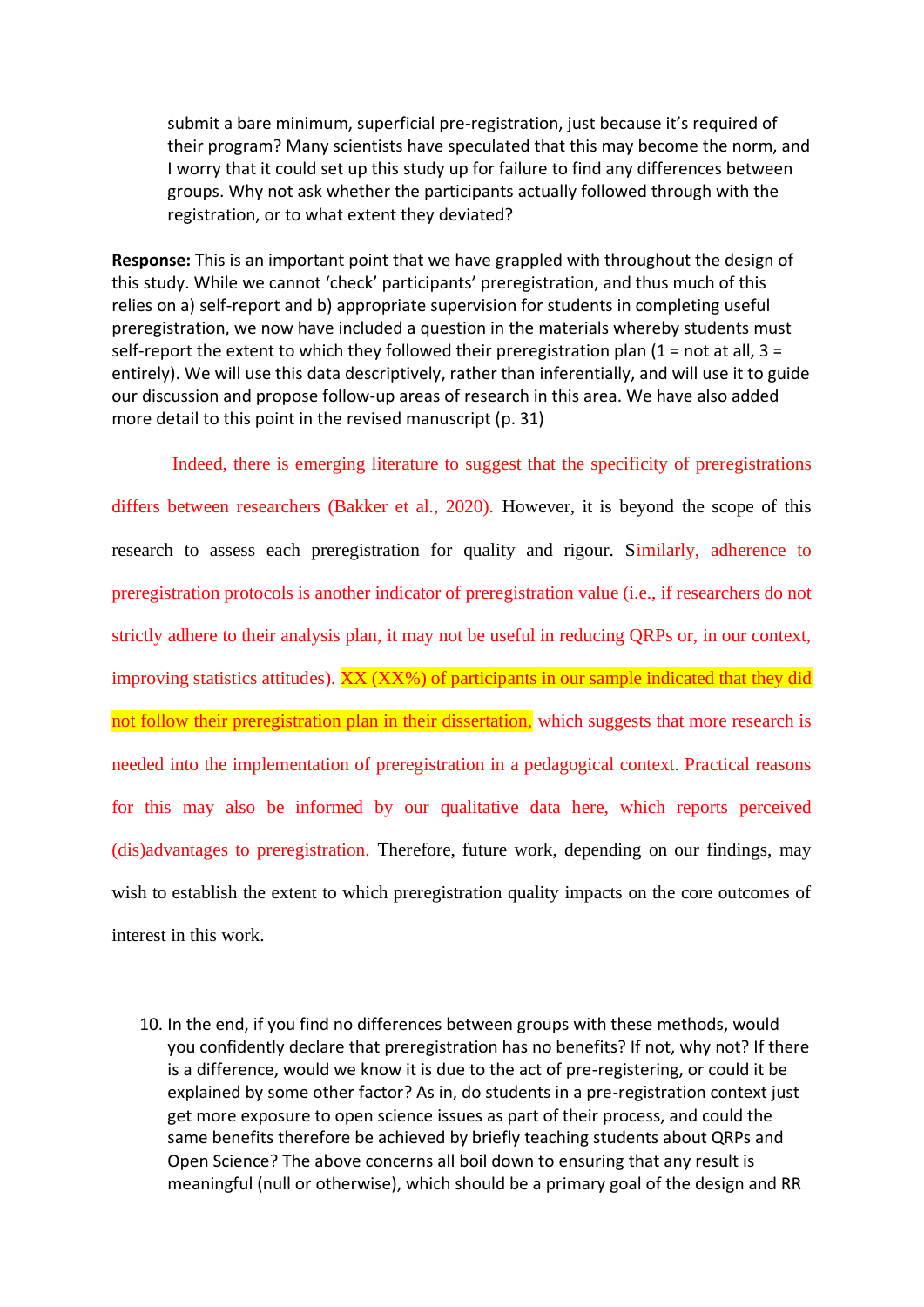proposal. I know some of these concerns may seem persnickety, but they are aimed at the overarching goals of ensuring that any results can be confidently interpreted, and that the methods are precisely reproducible.

**Response:** Thank you for asking this important question. First of all, we would like to reiterate that we will evaluate the strength of evidence for our findings with Bayesian analyses to ensure our study is informative. As we see it, even if there are certain contextual confounds that mean participants in the preregistration group receive more open science training than the control group, this is not necessarily problematic in of itself. Preregistration does not happen in a vacuum, and therefore we expect that implementation of a preregistration model will likely be accompanied by more thorough coverage of other open science tools, practices, and behaviours (for example, a supervisor is likely to explain to students *why* preregistration is required given current concerns about the replication crisis/credibility revolution). However, given our emphasis on difference from time 1 to time 2, and how we collect data on supervisor attitudes, prior understanding about open science, and statistics attainment, we are confident that these results will directly inform the conversation about whether preregistration confers benefits to students. Finally, if we do not find differences between the groups for our planned hypotheses, we would be interested in following this up with some exploratory analyses to determine whether there may have been differences within the groups that predicted the differences in outcomes. This, coupled with our exploratory qualitative questions about perceived (dis)advantages of preregistration from a student perspective, would further inform the role of preregistration in conjunction with other factors.

### **Reviewer 5: Noémie Aubert Bonn**

1. Thank you very much for sharing the Registered Report "Evaluating the pedagogical effectiveness of study preregistration in the undergraduate dissertation: A Registered Report" with me and for asking for feedback. The report presents a study to assess whether pre-registration of undergraduate Psychology dissertations may have benefits on students' attitudes towards statistics and questionable research practices (QRP) and on their understanding of open science concepts. I read the registered report with great interest and believe that the project will help answer an interesting question which is still understudied at present. The report is clearly structured and well written, and my overall impressions are positive.

Despite my positive appraisal, there are a few points I noticed which I believe may help the authors strengthen their work. Three points are more important and I detail them further below. I then follow with minor points which I present in a list in the end of this review. Before starting with my comments, I would like to mention that I have not used Bayesian analyses and my statistical knowledge is unfortunately rather rusty, I therefore recommend that the authors do not use my absence of comments on the statistical analysis as a confirmation that the planned analysis is adequate.

The first major point I would like to raise concerns the research questions and the way in which the project is described. As I was reading through the project, I was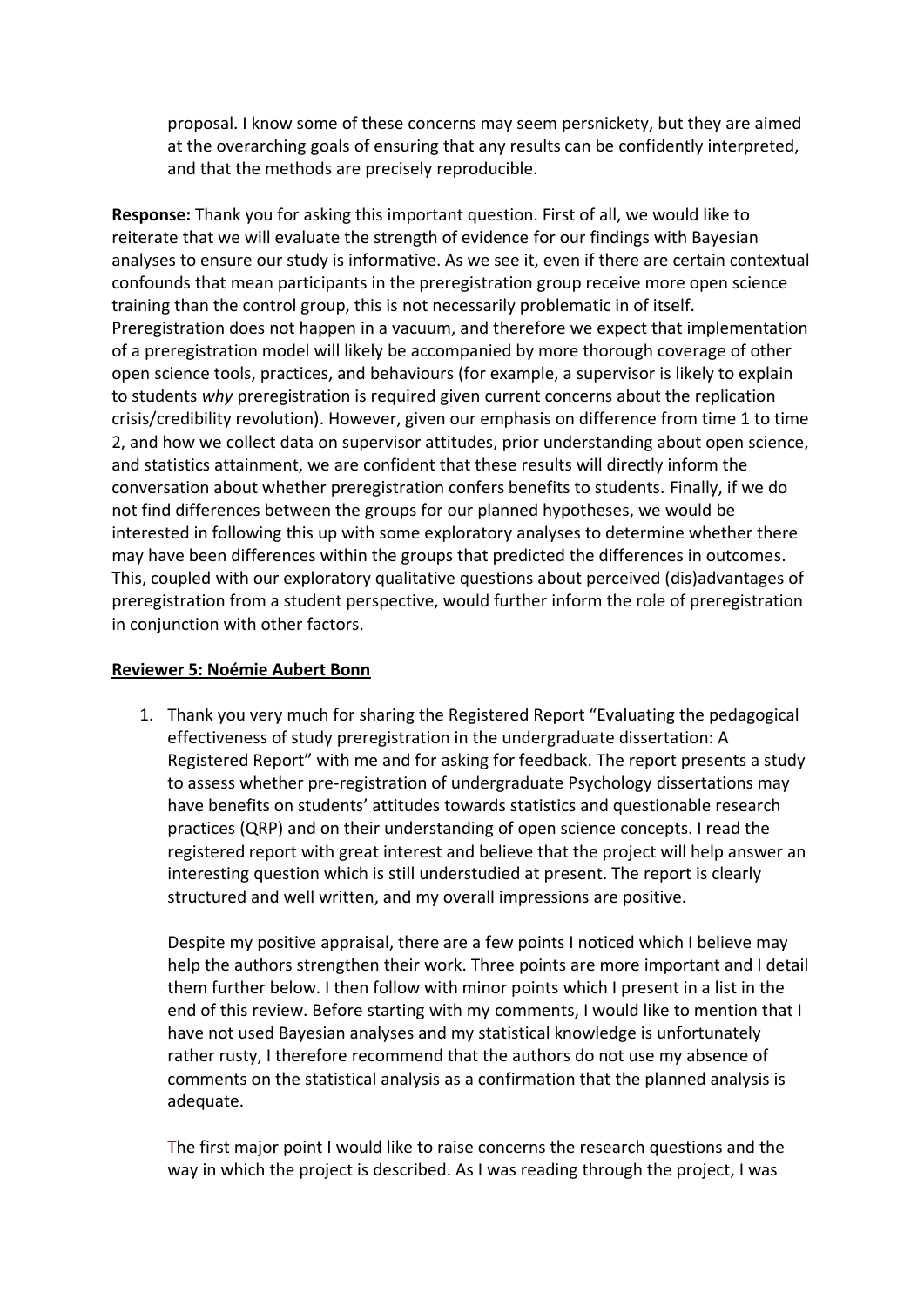very confused by the comparison of the two groups, thinking to myself that the group who is likely to preregister their dissertation is also likely to study in a center where awareness to open science is markedly better. In fact, if the two groups were to be compared one to the other, I believe that the study would look at the influence of different institutions and research groups more than the influence of the preregistration process itself. In an ideal scenario, randomly assigning a condition to each participant would avoid this problem, but I can understand that this may not be realistic, especially in a project on such a large scale. Nonetheless, even with the design kept as is, it is not until page 17 that I understood that the authors plan to compare the difference/interaction/progress between T1 and T2, thereby cancelling differences between prior knowledge and attitudes.

This distinction is very important and should be made clear throughout the report. For example, the hypotheses presented on page 9 fail to capture the distinction. The first hypothesis states that "Students who preregister their dissertation will have higher positive affect towards statistics, higher self-reported competence with statistics, higher perceived value of statistics, and less difficulty with statistics at T2 compared to students who do not preregister their dissertation." In this phrasing, the hypothesis H1 appears to only compare both groups at T2, rather than to compare the groups on their improvement between T1 and T2. The same goes for H2, where the authors mention that "Students who preregister their undergraduate dissertations will have a reduced endorsement of QRPs compared with students who do not preregister their dissertation." While it should state that they will show a greater reduction of their endorsement of QRPs between T1 and T2 than the control group. And so forth, also for H3. The authors should make sure that the manuscript clearly explains that the results will compare both groups the difference/improvement/interaction between T1 and T2 to avoid confusion and early criticism from readers.

**Response:** We have now reworded our hypotheses entirely to respond to this concern (see p. 10-11). Specifically, our hypotheses now make it clear that we are interested in the *interaction* between time and preregistration group. We detail this above in our response to Reviewer 4. That is, we are interested in how preregistration may impact students' outcomes in ways *above and beyond* the kinds of differences that occur anyway after completing a dissertation (i.e, time differences from Time 1 to Time 2). While we appreciate that contextual factors may be factors in whether students preregister or not, we have mitigated risk of confounds as much as feasibly possible. Most notably, capturing data on students' supervisor approach and statistics performance, to use as covariates, should mitigate some of these concerns. We will, however, discuss the need for follow-up studies that take into account contextual factors (e.g, institution, research group culture, future career goals etc) in our discussion.

As we see it, even if there are certain contextual confounds that mean participants in the preregistration group receive more open science training than the control group, this is not necessarily problematic in of itself. Preregistration does not happen in a vacuum, and therefore we expect that implementation of a preregistration model will likely be accompanied by more thorough coverage of other open science tools, practices, and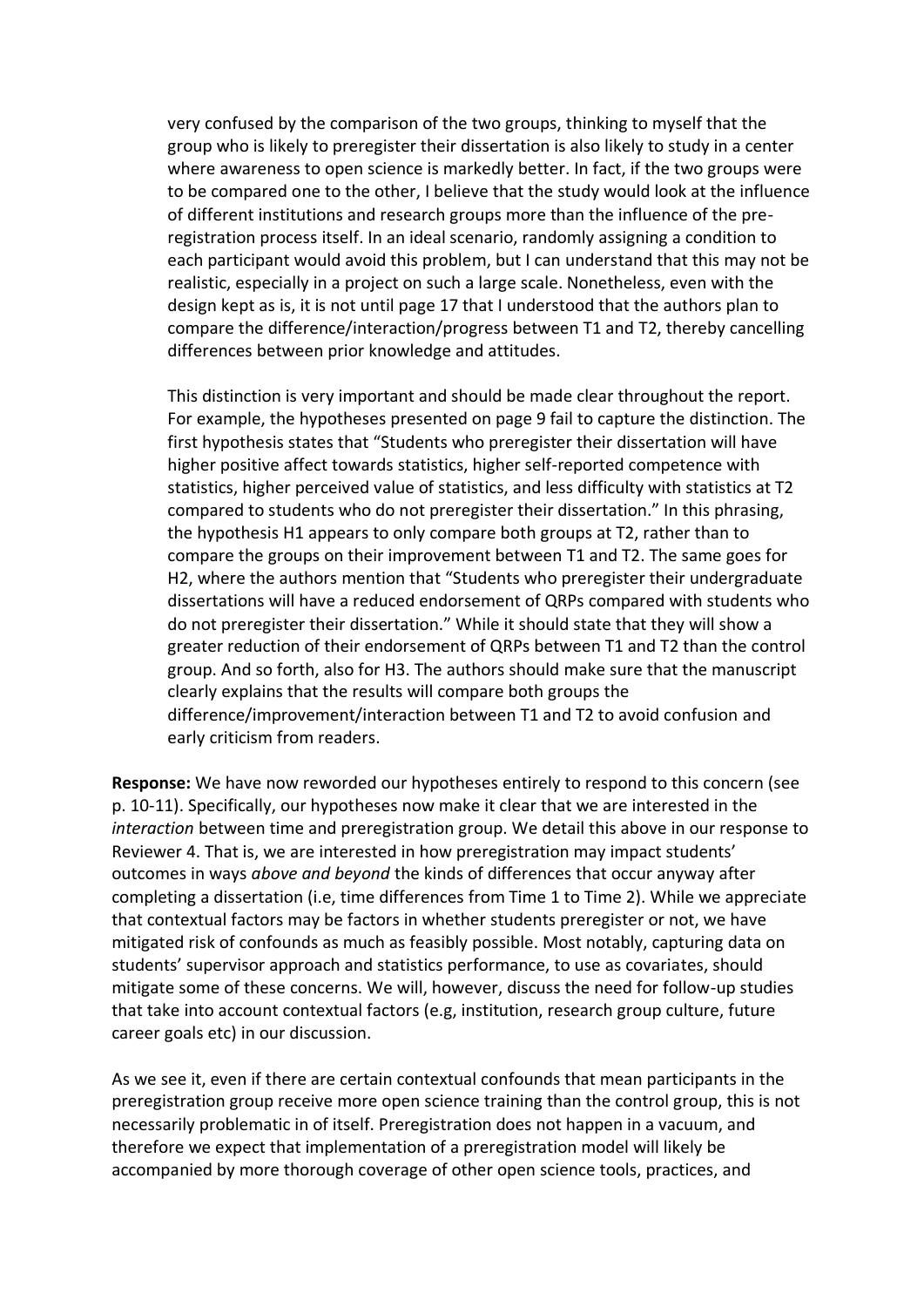behaviours (for example, a supervisor is likely to explain to students *why* preregistration is required given current concerns about the replication crisis/credibility revolution). However, given our emphasis on difference from time 1 to time 2, and how we collect data on supervisor attitudes, prior understanding about open science, and statistics attainment, we are confident that these results will directly inform the conversation about whether preregistration confers benefits to students.

2. Also related to this point, not only is it possible that the groups differ from the baseline, it is also possible that, if the experimental group rates higher on the different variables at T1, they may show less improvement between T1 and T2 than a group who started at a lower point but is nonetheless in the most researchintensive learning-period of their degree. While I do not have a recommendation for this potential issue, I think that the authors should consider this possibility and maybe discuss whether the analysis, as it currently stands, may risk masking the full effect of preregistered reports by leaving less room for improvement overall in the experimental group. This is all hypothetical, but I thought that it should be addressed, or at least reflected upon before starting data collection. The authors should clearly explain the limitations of this non-random assignment in the 'Risk and mitigation'.

**Response:** This is a very valid concern. We agree that we cannot mitigate this risk, but we do now flag it explicitly in our 'Risks and Mitigation' section of the revised manuscript (see p. 21). If this is the case in our data, we could conduct exploratory analyses looking at the mean difference between the preregistration and non-preregistration group (e.g., by subtract Time 1 scores from Time 2), but this would be purely exploratory and in response to this risk.

Specifically, we expect that despite any differences between groups at Time 1, there will be a significant interaction indicating that engaging with the preregistration process has an *additive* effect on students' attitudes, behaviours, and perceptions of Open Science (i.e., it improves scores beyond improvement that occurs due to differences in time point). It could also be feasible for ceiling effects to occur in the preregistration group at Time 1, particularly given the aforementioned concern about contextual factors that impact students' knowledge of Open Science and QRPs. This could mean that differences from Time 1 to Time 2 are 'masked' due to high scores at Time 1 for the preregistration group. Whilst we cannot methodologically mitigate this concern, we will discuss it in detail following data collection and use this to guide interpretation of our results.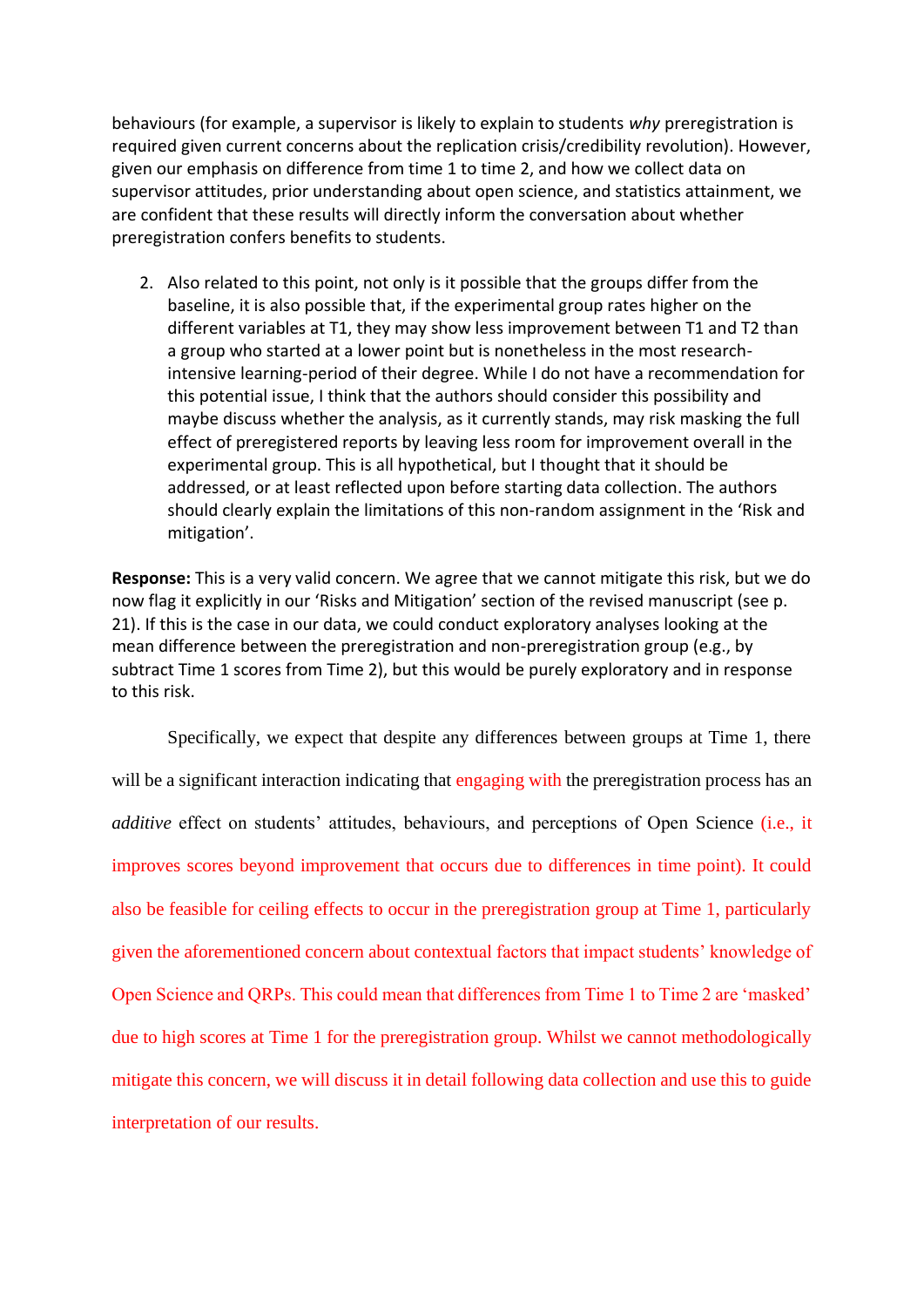3. A second important point concerns the COM-B measure and its role in answering the research question. From the report, I did not find it clear what the COM-B will contribute nor how it will be used in interpreting the data. The authors mention that the COM-B results will be used to compare groups, but I am unsure what this finding would mean about the preregistration process per se. If I understood properly, in most cases, the decision to preregister a dissertation project comes from the research laboratory or the supervisor. The COM-B could then provide information on how prepared and motivated those planning on pre-registering their study really feel, but I am unsure whether a group comparison is truly helpful. I also feel that, for the control group or those who are not planning on performing a preregistration, the COM-B questions will be highly abstract (in fact I found most COM-B questions very abstract, but I detail this point later on when discussing the 'Study materials'.

In this regard, I was surprised that the authors did not plan to use the COM-B to assess how prepared students feel about their final dissertation project (rather than about the preregistration), in which case they could do a T1-T2 comparison and see whether the preregistration helps improve the COM-B scores of the experimental group.

**Response:** Capability, opportunity and motivation are defined by the COM-B model as the core components required to enact any behaviour. Our inclusion of COM-B items to our study is an exploratory set of measures that tests whether students feel they have the appropriate capability, opportunity, and motivation to engage in the behaviour of preregistration. This will provide further information about potential barriers and facilitators of Open Science practices, which has been unexplored in this population.

Indeed, there is a growing emphasis on approaching open science behaviours through a lens of behaviour change in order to enact researcher change (e.g., Norris & O'Connor, 2019). All actors within the research process enact behaviours related to research, whether students or supervisors. In instances where students will be encouraged by their supervisors to preregister, this intuitively may have influence on the Social Opportunity aspect of COM-B: reflecting influences from senior staff members. However, this is only one of six subcomponents of the COM-B. We need to ask questions on the various influences on students' science-related behaviours in order to understand and change them. By not asking students about the influences on their preregistration behaviours, we would be enforcing our own expectations on their dissertation experiences.

The design of this study allows for a unique exploration into how capability, opportunity, and motivation may impact students' preregistration processes. As noted in the manuscript, we will treat the COM-B analyses as exploratory, and discuss in the final manuscript the need for more targeted investigations into how behaviour change models may 'fit' within conversations surrounding Open Science uptake.

4. Finally, the last major point that I noticed in the design is the lack of knowledge about the type of dissertations that students are undertaking. It is possible that some students focus on exploratory qualitative studies or literature studies and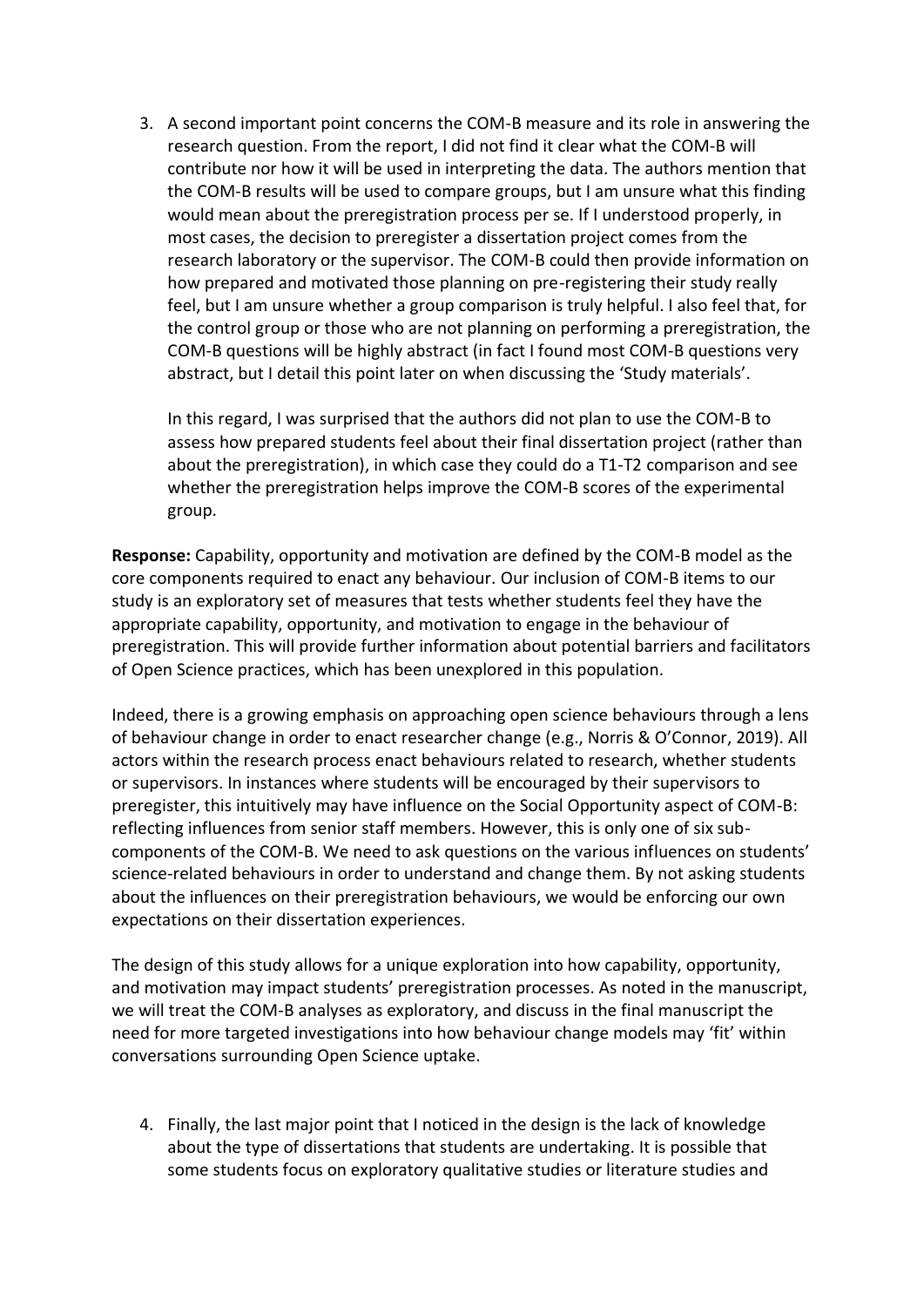therefore do not feel able to do a preregistration, but also do not strengthen their statistical skills and confidence in the same way as other students who conduct a more quantitative study. A few more details about the specific study type, whether the dissertation is fit for preregistration, and the training acquired between T1 and T2 (integrity, statistical, open science, etc.) would be important to capture to exclude possible confounding factors and biases.

**Response:** We recognise that the appropriateness of preregistration to research paradigms that differ from hypothesis-testing, positivist, quantitative research has been called into question in the literature. Therefore, in our study we will only recruit students who are planning an empirical *quantitative* dissertation. This is included in the study materials and we have a question to check for this. In the manuscript, we now make this clearer on p. 11- 12. Also, it is worth noting that the British Psychological Society dictates that students must complete an *empirical* piece of work during their final year, and literature reviews do not currently count as empirical contributions:

To be eligible for inclusion, participants are required to confirm that they are a final-

year undergraduate student, studying Psychology at a UK institution and planning an empirical

quantitative undergraduate dissertation. Participants must have not already pre-registered their

proposed undergraduate study at Time 1, and must confirm this in the beginning of the study.

We also note the following in the discussion (p. 31)

Future work could also focus on how preregistration may be useful for different types

of dissertation, including qualitative studies and analyses of secondary data.

Smaller points that are easier to address:

Note: For the sake of clarity, I added continuous line numbers to the document available in the OSF. I will refer to these page and line numbers (Pxlx) where relevant in the following points.

5. The abstract should mention the fact that participants are not randomly assigned to the groups, but self-assigned based on their completion of a preregistration.

**Response:** This has been added into the abstract.

6. P4l64 compat should read combat. **Response:** Thank you for spotting this. This has been amended.

7. P4l72 From the beginning, it is not very clear what the 'Attitude towards statistics' means. A few examples of points may be helpful to avoid confusion early on.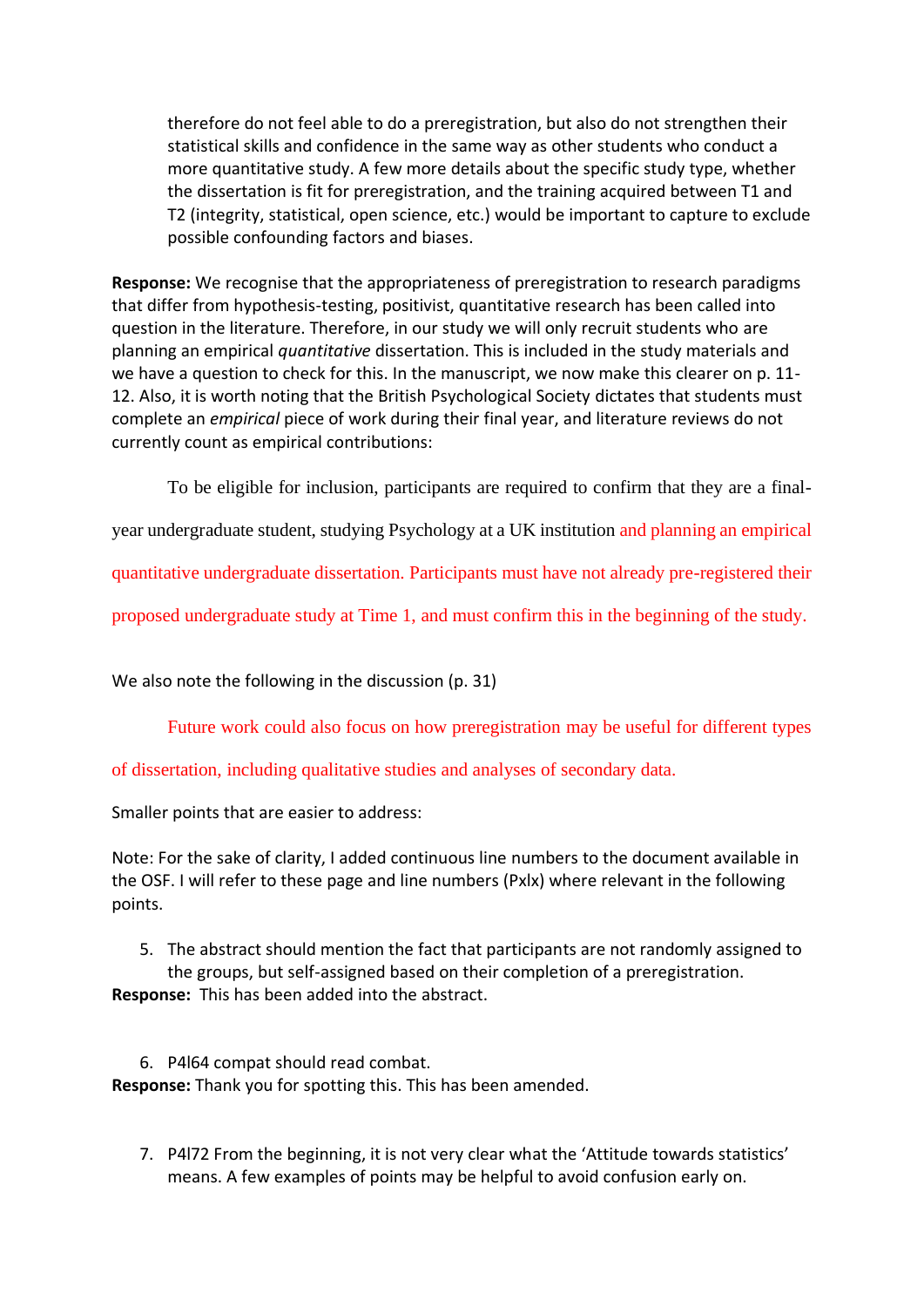**Response:** We now add a few examples to the constructs that come under 'attitudes towards statistics' when we first mention the term on page 6.

8. P6l109 The first sentence of this paragraph would benefit from a context setting to mention that this is in the UK since this differs in different settings. **Response:** This has been added.

9. P7l142 not clear what this sentence means. Should 'report worries' be 'students worry'?

**Response:** Yes - this has been amended.

10. P7l147 The sentence starting with "Indeed, an undergraduate publication…" should be moved one sentence ahead, it is out of context where it stands. **Response:** This has been moved.

11. P9l186 The term 'utility' used in this paragraph is not entirely clear, especially in the first sentence of 'utility in…. dissertation provision'. A better term may increase readability.

**Response:** This has been amended to 'the pedagogical effectiveness'.

12. P9l188 "to improve students' … endorsement of QRPs" doesn't sound quite right. I believe the authors mean the opposite.

**Response:** This has been changed to 'awareness of QRPs'.

13. P9l190 It should be clear that T1 is always pre-preregistration. It becomes clear later on but I noted it as a question at this point in the manuscript.

**Response:** We have made amendments to make this clearer.

14. P9l193 the term 'affect of statistics' appears to invert the roles tested, i.e., to look at hos statistics impact students rather than how the student perceives statistics. **Response:** We now make it clear (p. 11) that this is about students' positive approach towards statistics. The term 'affect' is used in the measure we are employing: The Survey of Attitudes Towards Statistics (SATS-28) which is why we use this term, for consistency.

15. P9l195 Is "self-reported competence" with statistics different from "less difficulty with statistics"?

**Response:** We have now made it clearer that these refer to the four distinct subscales of the within the Survey of Attitudes Toward Statistics (SATS-28). See page 11 on the revised manuscript for this more clearer.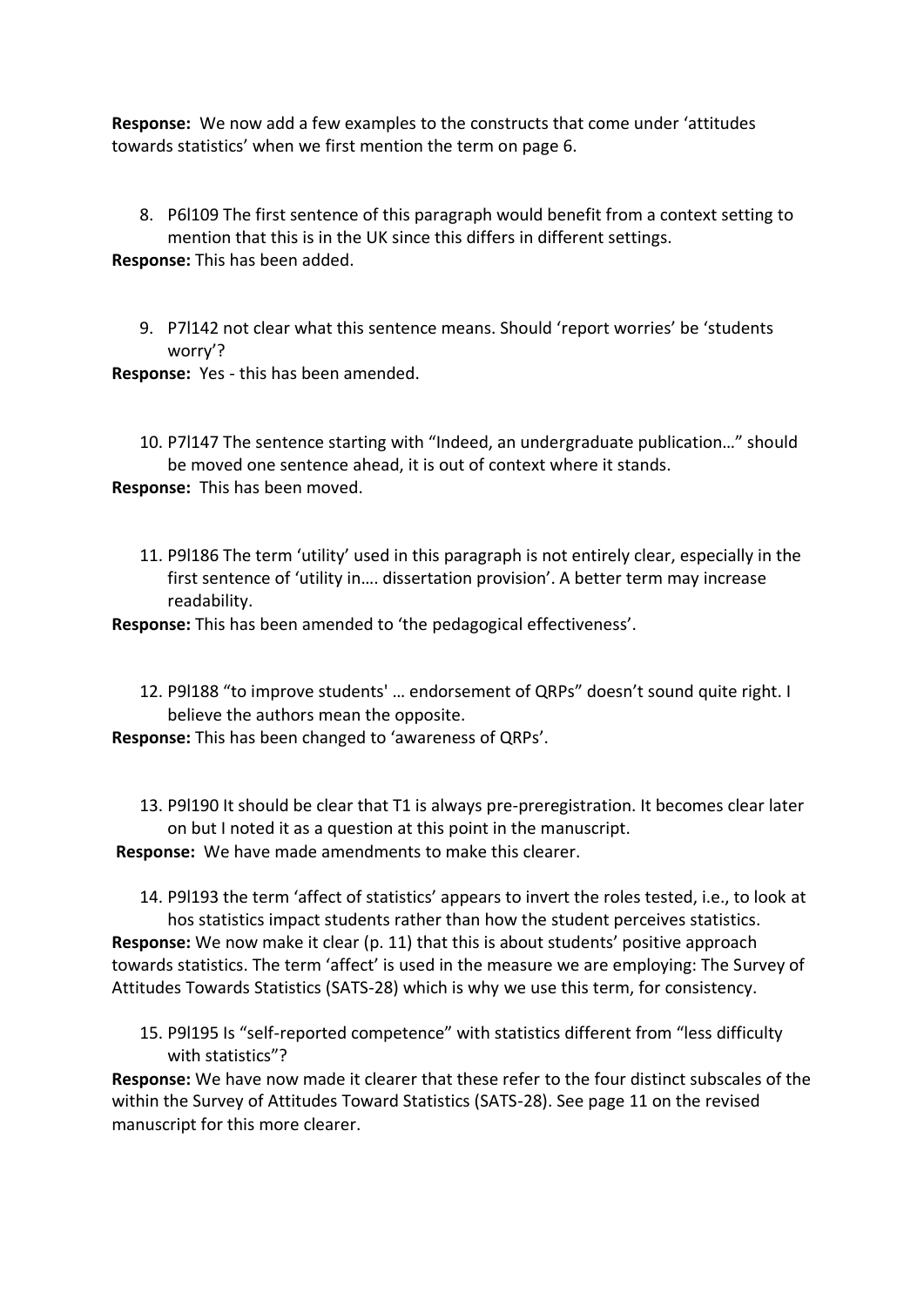16. P9l198 Endorsement seems like the test is about self-reported behaviours, where the questions are mostly about acceptance/tolerance with or perception of QPR. **Response:** We have clarified in the hypothesis that 'endorsement' may also mean "or acceptance" for clarity.

17. P9l200 confidence in terminology sounds like faith in. Even if wordier, it may be clearer to say confidence in their understanding of OS terminology.

**Response:** We have now added "in their understanding of" after "confidence" throughout.

P10l223 Remuneration or compensation? **Response:** We have amended this.

P11 maybe link to the power calculation available on the OSF? **Response:** We have signposted this more explicitly now.

18. P11l238 name the university granting the ethics approval **Response:** We have added this - University of Leeds School of Psychology.

19. P11l241 "ensuring they meet the inclusion criteria" à How could this be ensured? Was a registry of students consulted? Was any assurance granted? **Response:** We will include the inclusion criteria in recruitment materials and ask participants to confirm that they match the criteria via check-list boxes in the study. We now detail this explicitly on p. 12.

20. P13l268 The authors should mention that the grades are self-reported. The questionnaire also allows respondents to select 'Prefer not to answer'. What happens in this case? Will the datat be included or excluded? **Response:** This 'prefer not to answer' option has been removed from the materials, in the interest of data completeness.

21. P13l278 From what I understood, respondents mention whether they plan to perform a preregistration at T1, and mention whether they did it at T2. Are subgroups created for controlling the answers of participants who planned it but in the end did not do it and those who did not plan it but in the end did it? At T1 are participants allowed to answer that they do not know whether they will preregister their study or not?

**Response:** Participants are allowed to say that they do not know whether they will preregister, as this item will not categorise participants into groups. Time 2 reporting of preregistration practices (i.e., those who have vs those who have not) will be the mechanism used to group participants for analyses. We include participants plans at Time 1 to keep tabs on recruitment of participant per group. We now make this clearer in of the revised paper. (see p. 13)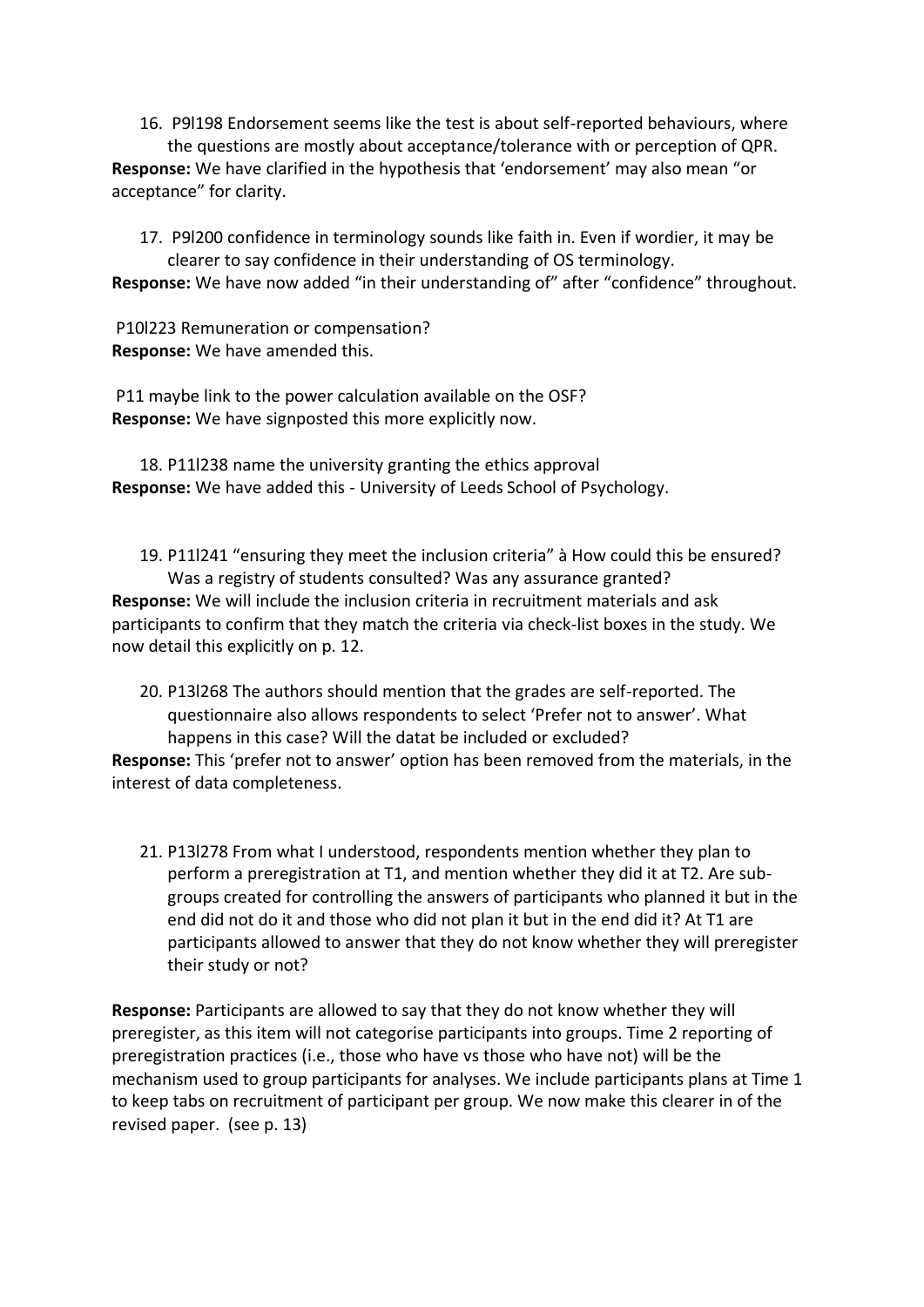We will use 'Cross Logic Quota' sampling within Qualtrics (see Qualtrics, [https://www.qualtrics.com/support/survey-platform/survey-module/survey-tools/quotas/\)](https://www.qualtrics.com/support/survey-platform/survey-module/survey-tools/quotas/) to roughly monitor group allocation at Time 1, although this will be done using the preregistration *plan* questions (see below), which could differ from the final preregistration group allocation at Time 2 (i.e., some participants could plan to preregister but do not actually preregister at Time 2).

22. P14l297 This may be a standard questionnaire, but I find the term 'sensible' very ambiguous in this test and potentially problematic for non-native speakers (i.e., it is often mixed with 'sensitive', and a 'sensitive issue could approximate 'problematic').

**Response:** We have chosen to retain the wording 'sensible' because these items were taken from another published study which investigated student's attitudes towards QRPS (Krishna & Peter, 2018; [https://doi.org/10.1371/journal.pone.0203470\)](https://doi.org/10.1371/journal.pone.0203470). We want to accurately reflect their items as closely as possible, so as not to introduce new confounds in wording.

23. P14l310 maybe ass a few words to mention what an attention check is. I understood later, but it is not a term I heard very often.

**Response:** We have now added this on p. 15: "(i.e., to ensure that participants are actively paying attention to the survey materials and to prevent spam/bot respondents)".

24. P15l335 "The same sample of students will be asked to complete the above measures again at Time 2" unclear that the COM-B is not included then.

**Response:** COM-B is a measure of planned behaviour; therefore, it is not appropriate to include it at Time 2 when behaviour is in retrospect. Participants will only complete COM-B at an exploratory measure at Time 1.

25. P16l347 I feel that asking whether participants plan on publishing in open access may also be relevant here, although an option to mention that they do not for financial reason may be needed then.

26.

**Response:** We have decided not to include this item, because most undergraduate dissertations are not published, and supervisors likely have the ultimate say over publication routes in light of, as you mention, access to funding and institutional support.

27. P17l382 'additive' effect is not so clear. I would also say that going through the preregistration process has an effect, rather than the process itself.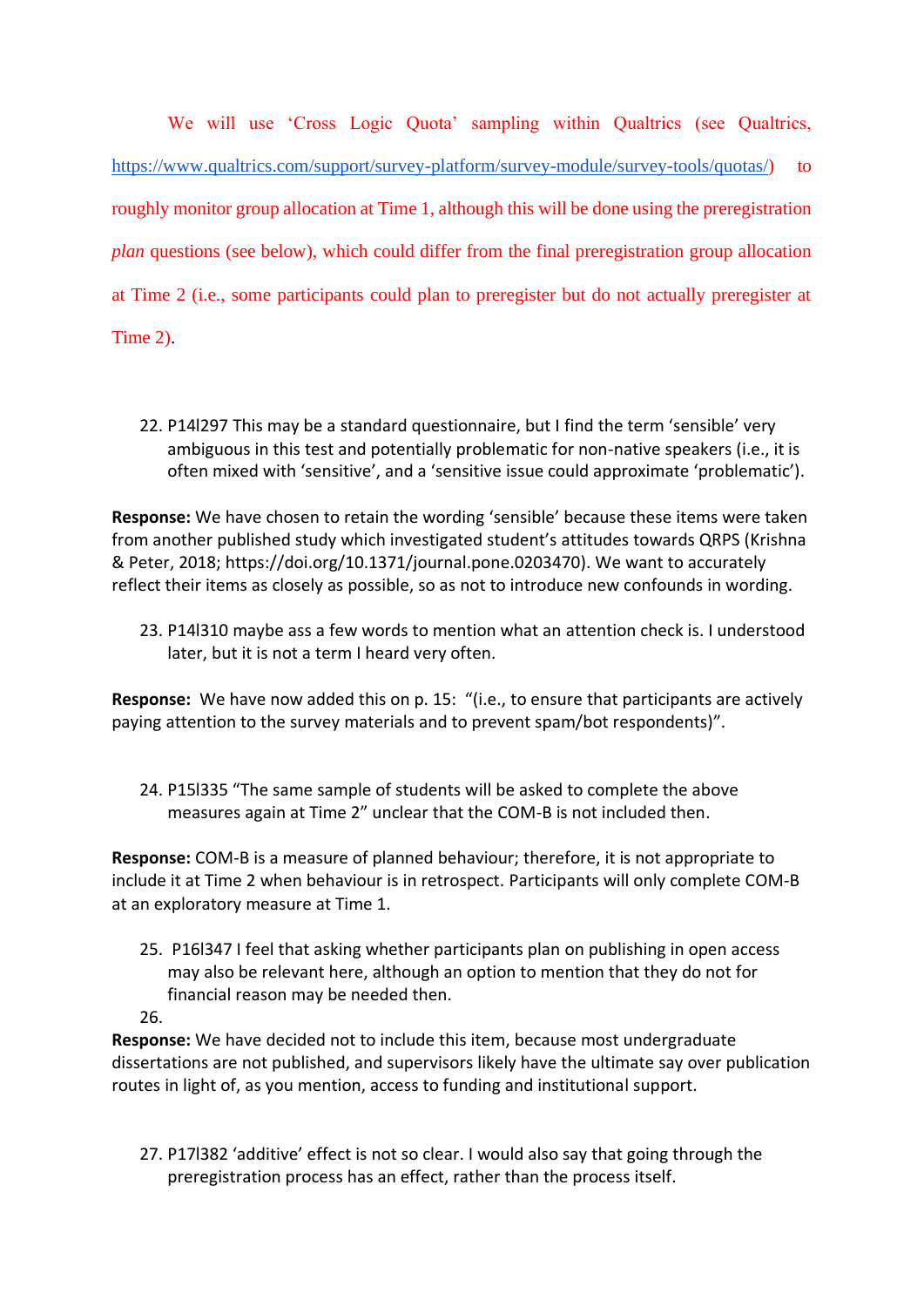**Response:** We have amended on p. 21. We have also added more detail here about our use of the term additive:

Specifically, we expect that despite any differences between groups at Time 1, there will be a significant interaction indicating that engaging with the preregistration process has an *additive* effect on students' attitudes, behaviours, and perceptions of Open Science (i.e., it improves scores beyond improvement that occurs due to differences in time point).

28. P18l395 reregistration à preregistration **Response:** This has been amended.

29. P23l439 "Unlike with statistics attitudes…" This sentence contains many negatives and could be improved if rephrased slightly.

**Response:** We have now amended this sentence for readability.

30. P24l442 The section on the qualitative analysis is not clear. What will this analysis be used for? Which question will it answer or complement?

**Response:** We now add more detail to this section and align it with an exploratory research question.

# **Note that revised study materials can be accessed here: https://osf.io/7t9yd/ For transparency, we have retained the previous version of materials on the OSF too.**

31. Demographic question 8 is not discussed in the manuscript. How will this information be used?

**Response:** We will use this information descriptively to describe our sample (see page 12 of the revised manuscript).

32. Study Design: "Collecting more data in order achieve significance" à Missing a 'to' and would be more accurate if phrased as "Collecting more data than planned…" Reporting & analysis QRP: "selectively reporting studies" is jargon and may be very difficult to understand by psychology undergraduate students.

**Response:** We have amended the wording of the Study Design QRP. We have changed the latter to "Only reporting studies that support the results in a paper".

33. What are the descriptors used in the scale 1-7 **Response:** We have now included this as - 1 (*Not at all confident*) to 7 (*Entirely confident*).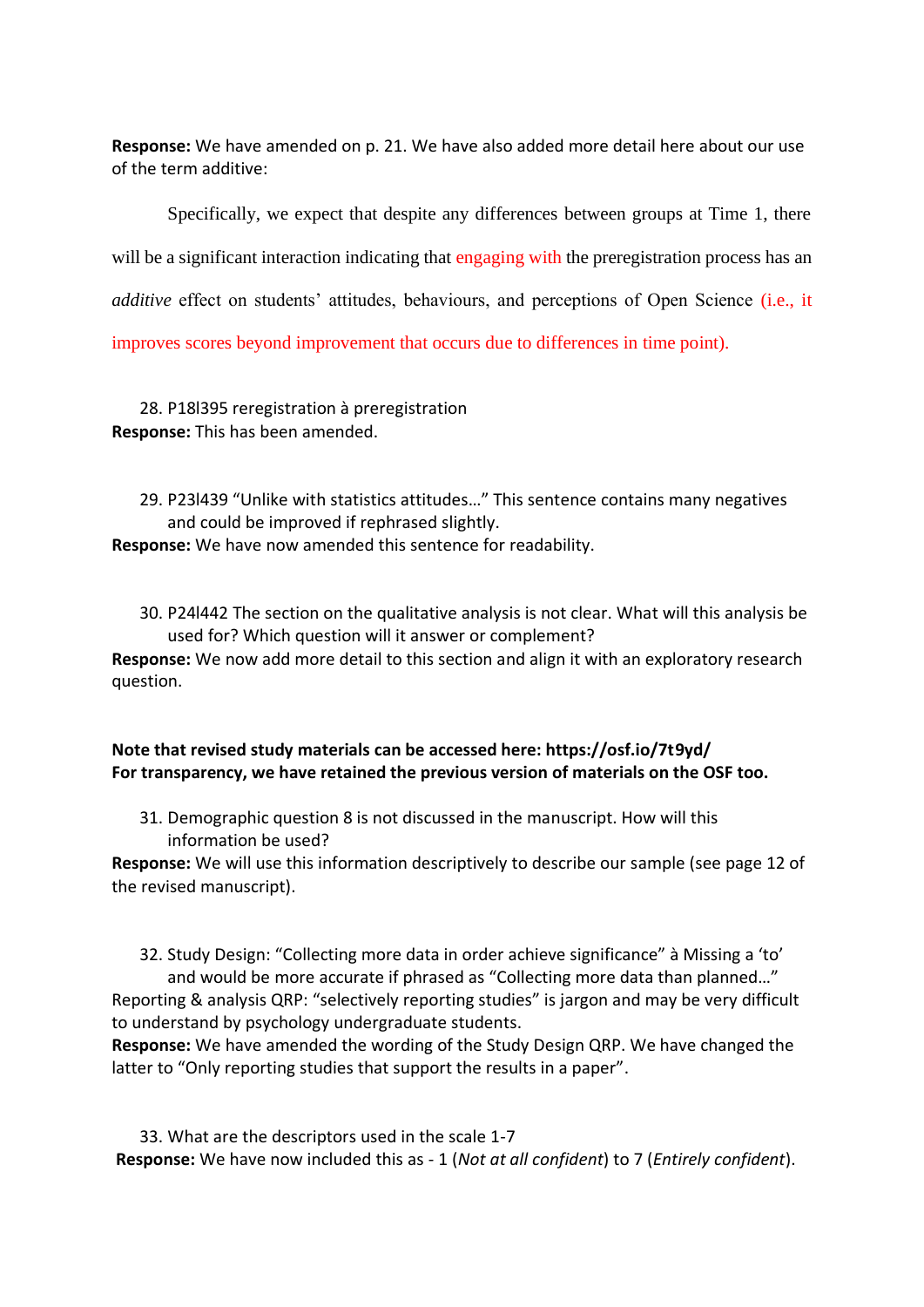### Brief COM-B measure

34. I would recommend to avois 0s in a scale for ease of calculation without having to turn the values in log. These 6 questions are extremely difficult to grasp. The 'definition' section should be rephrased using the second pronoun and using simpler terms and examples. As it currently stand I can anticipate that respondents will guess more than answer knowingly to these highly abstract conceptual questions. As stated above, maybe consider using this scale about the dissertation itself.

**Response:** We will retain the 0, as this is in line with the conventions of the COM-B model.. Our inclusion of COM-B items to our study is an exploratory set of measures that tests whether students feel they have the appropriate capability, opportunity, and motivation to engage in the behaviour of preregistration. This will provide further information about potential barriers and facilitators of Open Science practices, which has been unexplored in this population.

Indeed, there is a growing emphasis on approaching open science behaviours through a lens of behaviour change in order to enact researcher change (e.g., Norris & O'Connor, 2019). All actors within the research process enact behaviours related to research, whether students or supervisors. In instances where students will be encouraged by their supervisors to preregister, this intuitively may have influence on the Social Opportunity aspect of COM-B: reflecting influences from senior staff members. However, this is only one of six subcomponents of the COM-B. We need to ask questions on the various influences on students' science-related behaviours in order to understand and change them. By not asking students about the influences on their preregistration behaviours, we would be enforcing our own expectations on their dissertation experiences.

The design of this study allows for a unique exploration into how capability, opportunity, and motivation may impact students' preregistration processes. As noted in the manuscript, we will treat the COM-B analyses as exploratory, and discuss in the final manuscript the need for more targeted investigations into how behaviour change models may 'fit' within conversations surrounding Open Science uptake.

# Attention check

35. Are there multiple choices to this question to make sure the participant reads through?

**Response:** Yes - this item will be embedded within the COM-B measures. We have updated the materials to reflect this.

### Post-only questions

36. The question starting with "If yes" should come directly under the first question, not under the question about groups.